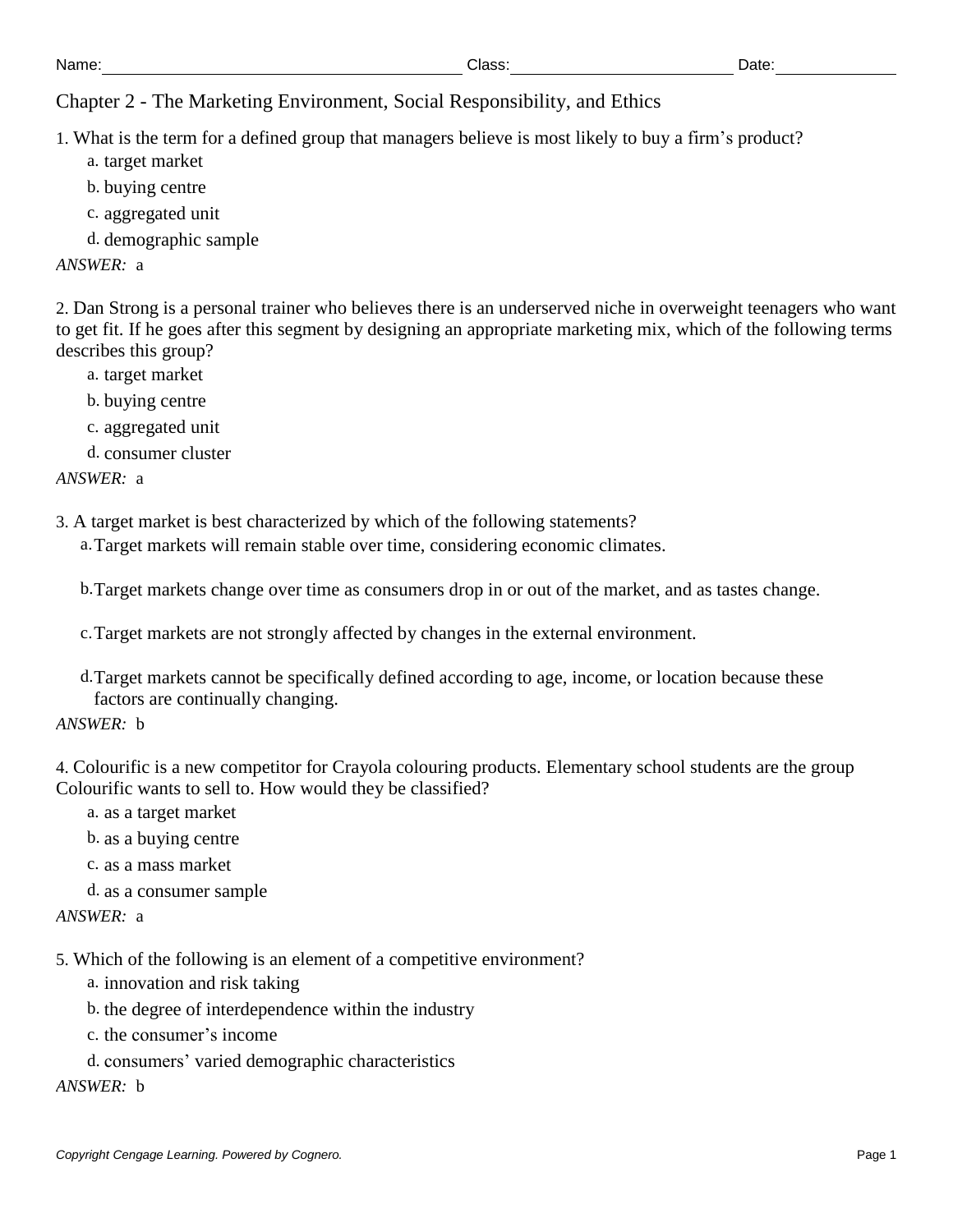6. Which of the following best defines competition?

- a. developing goods and services to sell
- b. purchasing goods and services to consume
- c. evaluating goods and services to rival
- d. developing goods and services to sell

## *ANSWER:* c

7. What is a difference between company and competition?

- a. the analysis of the external departments rather than the analysis within
- b. the understanding of the customers rather than the rivalry
- c. the understanding of the social environment rather than the analysis of others

d. the analysis of the internal departments rather than the analysis of the external departments

*ANSWER:* d

8. Tony works for a company that is having a hard time competing in the market. Tony really wants to stand out with in his organization to further his career in marketing. Which of the following strategies should Tony pursue to better understand the macro environment around his company?

a Tony should study and analyze the competition to understand how his company differs from everyone . else so that he can pinpoint the fallout of his company.

- b Tony should study and analyze the technological environment that is used to understand how his . company differs from everyone else so that he can pinpoint the fallout of his company.
- c Tony should study and analyze the consumer to understand how his company differs from everyone else . so that he can pinpoint the fallout of his company.
- d Tony should study and analyze the social environment that is used to understand how his company
- . differs from everyone else so that he can pinpoint the fallout of his company.

## *ANSWER:* a

9. Japanese law prohibits the storage of more than 22 kilograms of explosives at any single site. Every night Universal Studios Japan hosts a fireworks display. Universal Studios recently came under government investigation when it was found out they were detonating more than 22 kilograms of explosives. In Japan, the use of explosives is strongly controlled. Which of the following factors are affecting Universal Studios Japan in this example?

- a. competitive factors
- b. regulatory factors
- c. economic factors
- d. technological factors

*ANSWER:* b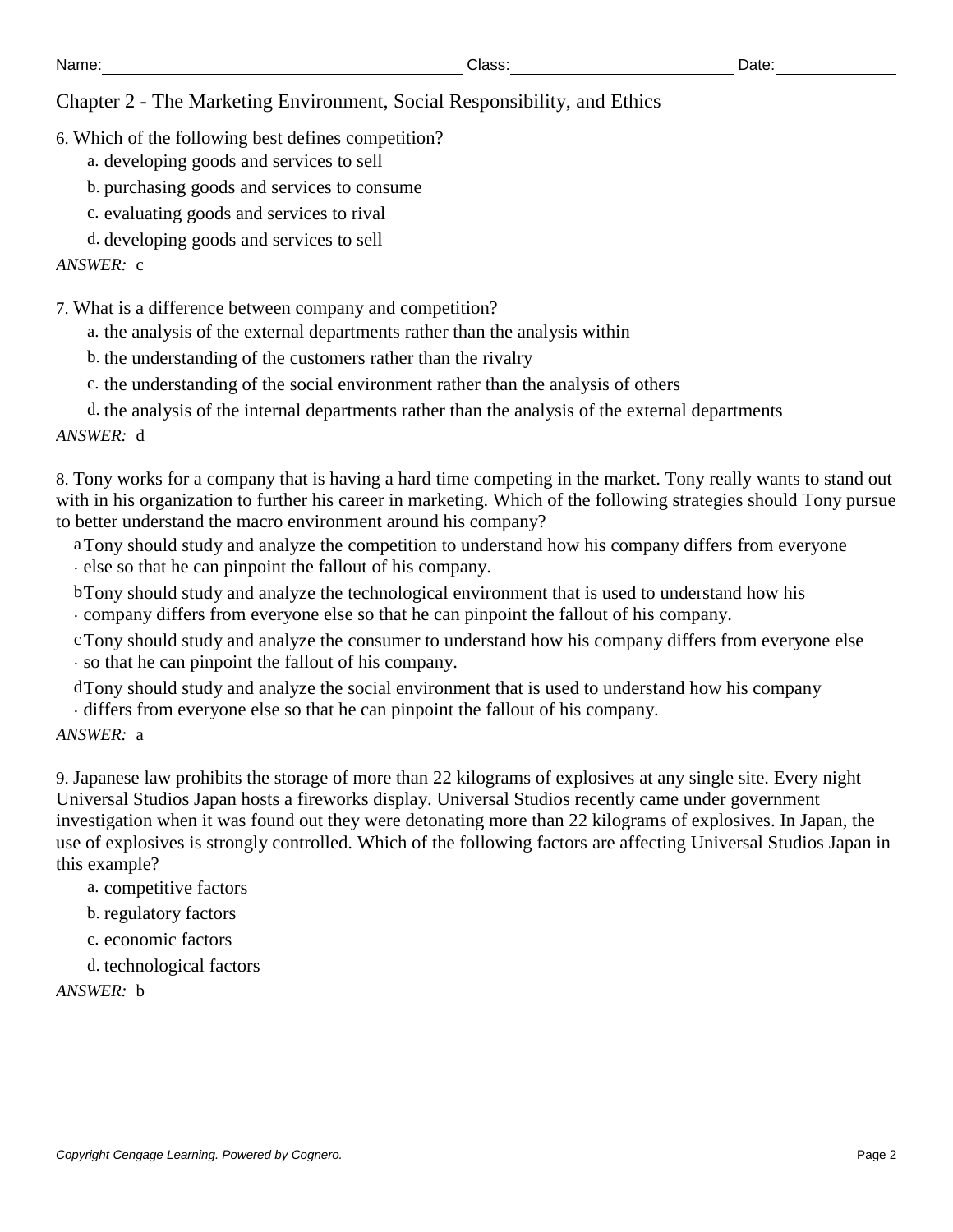| Name | ેlass. | ete. |
|------|--------|------|
|      |        |      |

10. The Canadian government now requires all consumer food packaging to indicate the level of trans-fats in products. What is this requirement an example of?

a. a competitive environment

b. a demographic environment

c. a social environment

d. a legal environment

## *ANSWER:* d

11. Almost any product in India, from tap water to milk, has traces of toxins, due to the overuse and misuse of insecticides. But the government expects multinational corporations (MNCs) operating in India to produce food that is toxin-free. In this example, which factors are influencing the operating environments of MNCs?

a. demographic and technological factors

b. regulatory and technological factors

c. pricing and social factors

d. economic and behavioral factors

## *ANSWER:* b

12. When Universal Studios Japan opened, health inspectors discovered they had piped industrial-use water not suitable for drinking into the drinking fountains. The problem was costly to repair. In this example, which of the following factors are responsible for the repair costs?

a. social factors

b. economic factors

c. political and regulatory factors

d. cultural factors

*ANSWER:* c

13. Laws and requirements of various governments and their ongoing development and change are part of all organizations' external environment. Which type of factors are they an example of?

a. economic investment factors

b. political and regulatory factors

c. research and development factors

d. competitive factors

*ANSWER:* b

14. Marketers must react to the economic environment. What are three economic areas of greatest concern?

a. education, roles in families, income levels

b. incomes, inflation, education

c. incomes, inflation, and recession

d. education, demographics, and recession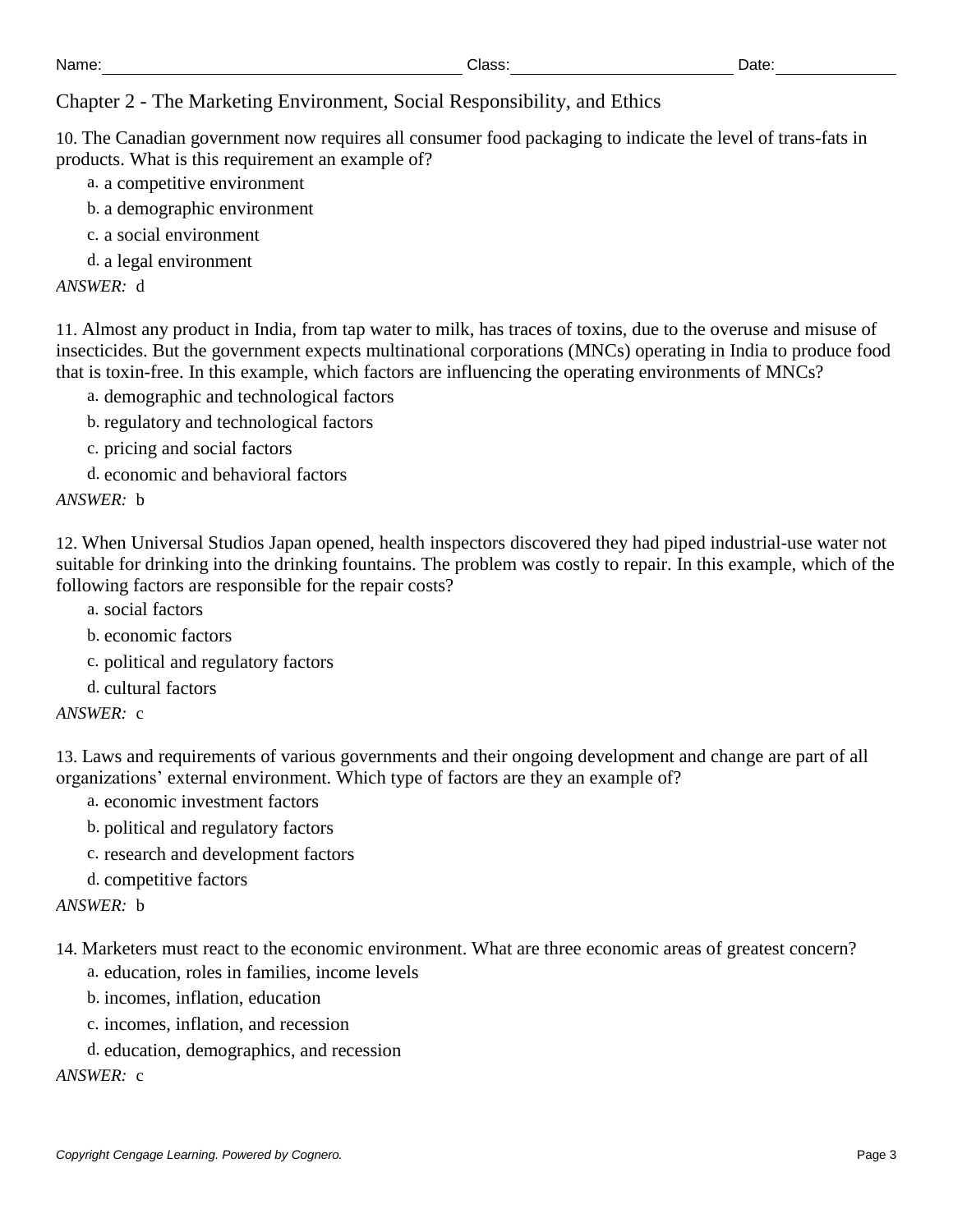- 15. What happens when disposable income rises?
	- a. Families can't afford the "good life."
	- b. Families can afford the "good life."
	- c. Families go into more debt.
	- d. Families travel more.

## *ANSWER:* b

16. What was the median total family income in Canada in 2014?

- a. \$80,000
- b. \$65,000
- c. \$78, 870
- d. \$87,780

*ANSWER:* c

- 17. What does the median total family income mean?
	- a. that a quarter of families earn less and the other quarter earn more
	- b. that a third of families earn less and the other third earn more
	- c. that half of all Canadian families earn less and the other half earn more
	- d. that Canadian families have a good income level

*ANSWER:* c

18. What is the primary determinant of a person's earning potential?

- a. a good paying job
- b. a good family background
- c. education
- d. work experience

## *ANSWER:* c

19. Martha visits a department store and discovers that a box of exotic candles will cost her 10 percent more than what she had paid six months ago. The increase in prices is same across the country. Which of the following best describes the situation?

- a. She will have immediate purchasing power if she had a pay raise to match the inflation.
- b. She has to pay twelve percent more than what she paid last month.
- c. The departmental store is trying to earn profits by increasing the prices of its goods.
- d. The candles' subjective value increases with the increase in inflation.

*ANSWER:* a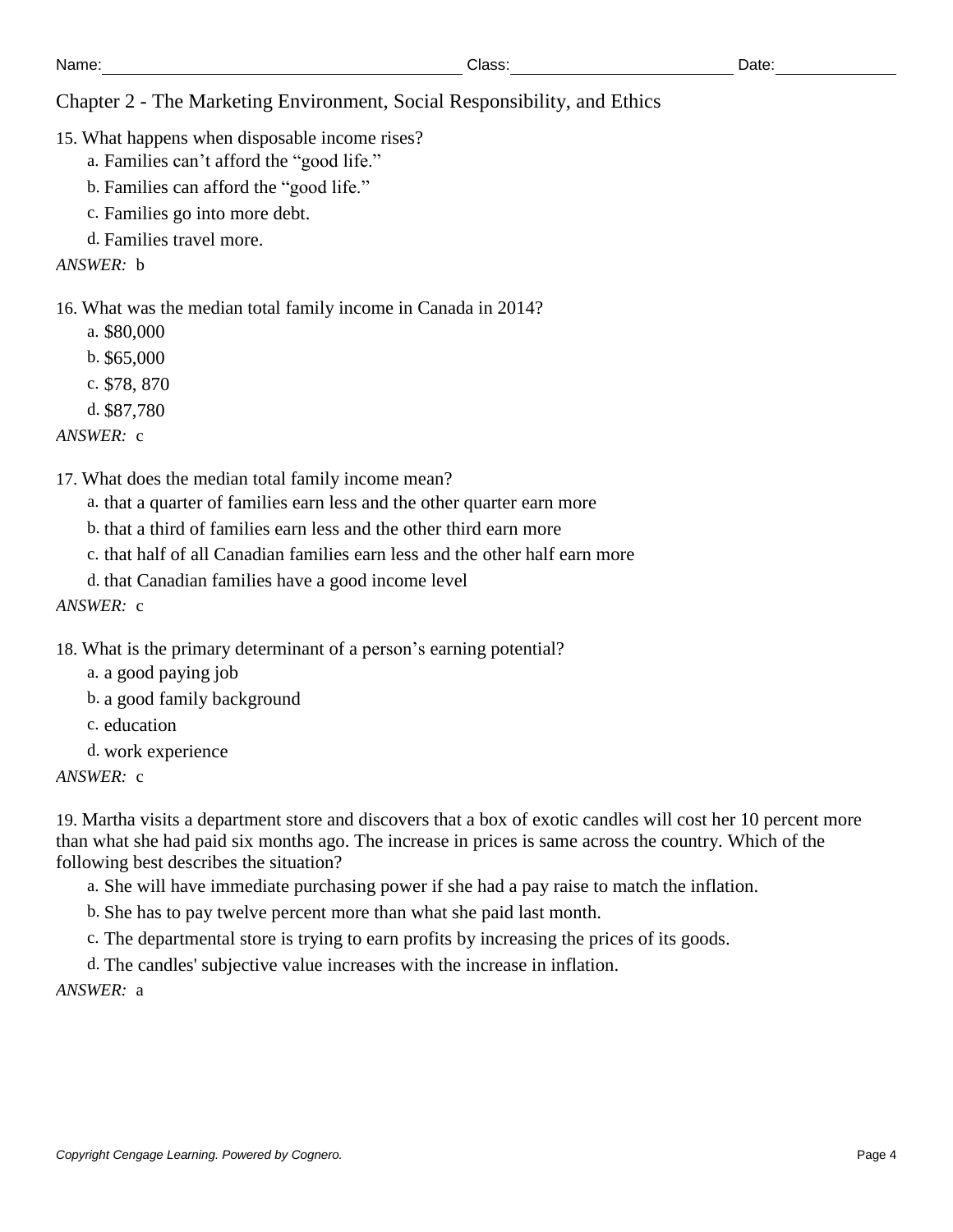- 20. What is the primary determinant of a person's earnings?
	- a. multiculturalism
	- b. lifestyle
	- c. education
	- d. the aging of the baby boomers

## *ANSWER:* c

21. Sally wants to buy a Louis Vuitton bag. What is the most important factor that marketers need to know about Sally?

- a. Sally's education
- b. Sally's willingness to buy
- c. Sally's ability to buy
- d. Sally's income level

## *ANSWER:* d

- 22. How does a higher education assist the Canadian society?
	- a. Marketers know where to target their goods and services.
	- b. Marketers can better understand their customers.
	- c. It reduces fear in the marketplace.
	- d. It reduces low income and unemployment.

## *ANSWER:* d

- 23. What do businesses need to consider when they want to build a high-end store?
	- a. areas that have good traffic
	- b. good neighbourhoods
	- c. close to universities and colleges
	- d. areas of high income

*ANSWER:* d

24. How much does 25.2 percent of households spend on shelter?

- a. 30 percent
- b. more than 30 percent
- c. 45 percent

d. more than 45 percent

*ANSWER:* b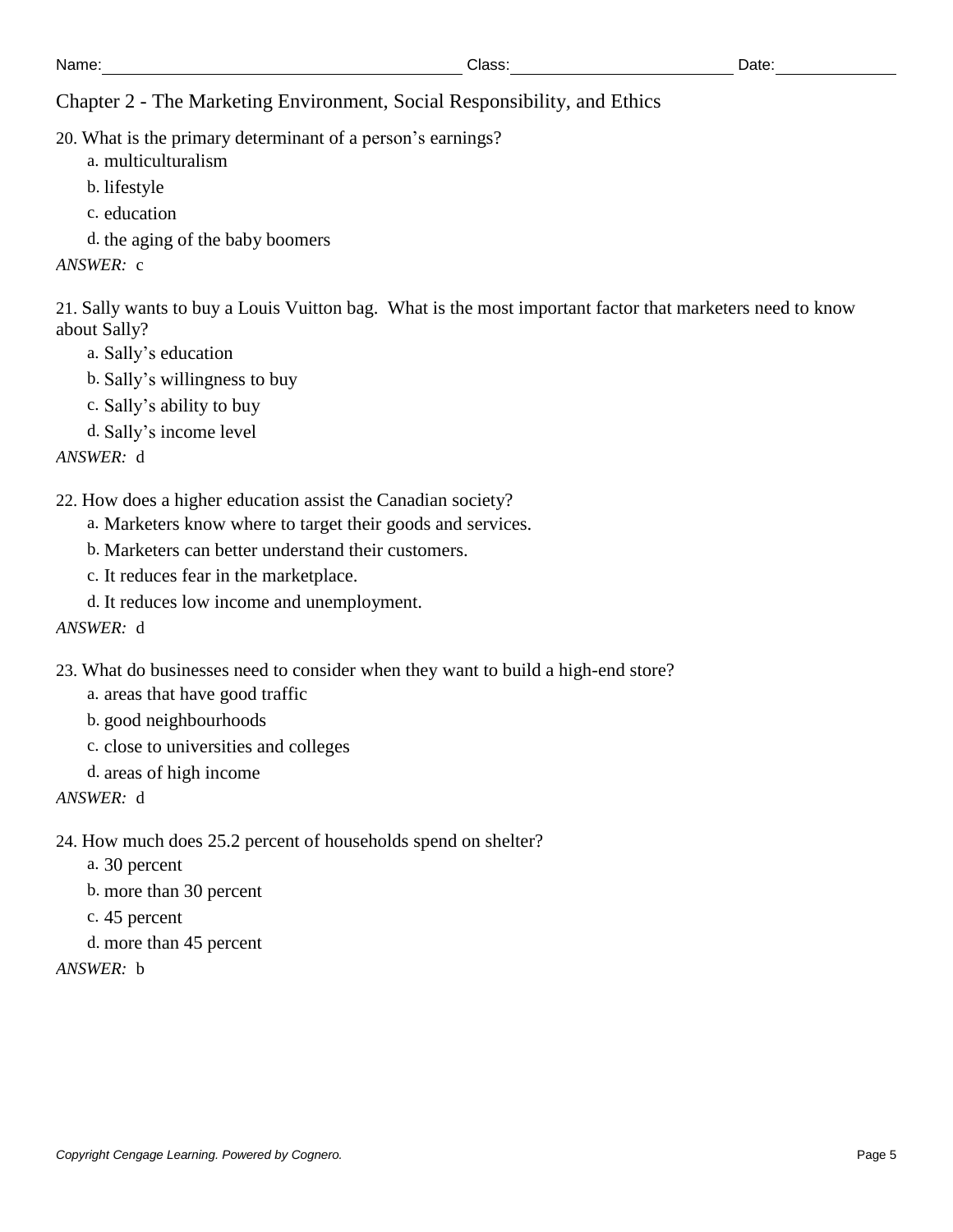25. How much has the median income for Canadian household risen since the 1990s?

a. It has risen more than the median household spending.

b. It has risen less than the median household spending.

c. It hasn't changed.

d. It has risen 35 percent.

*ANSWER:* b

26. Interest rates, inflation, and consumer income influence the consumer spending. What type of factors are they?

a. economic factors

b. socio-demographic factors

c. political factors

d. government factors

*ANSWER:* a

27. Which of the following usually leads to an increase in purchasing power?

a. an increase in gross income

b. an increase in social class

c. an increase in disposable income

d. an increase in the cost of living

*ANSWER:* c

28. China's new 5 percent tax on disposable wooden chopsticks has been praised by environmentalists. Which of the following factors of the external environment of restaurant owners in China are influenced by this price increase?

- a. economic factors
- b. technological factors
- c. demographic factors

d. social factors

*ANSWER:* a

29. What is measured by comparing income to the cost of goods and services in different geographic areas?

a. gross individual profit

b. purchasing power

c. net profit

d. relative pricing

*ANSWER:* b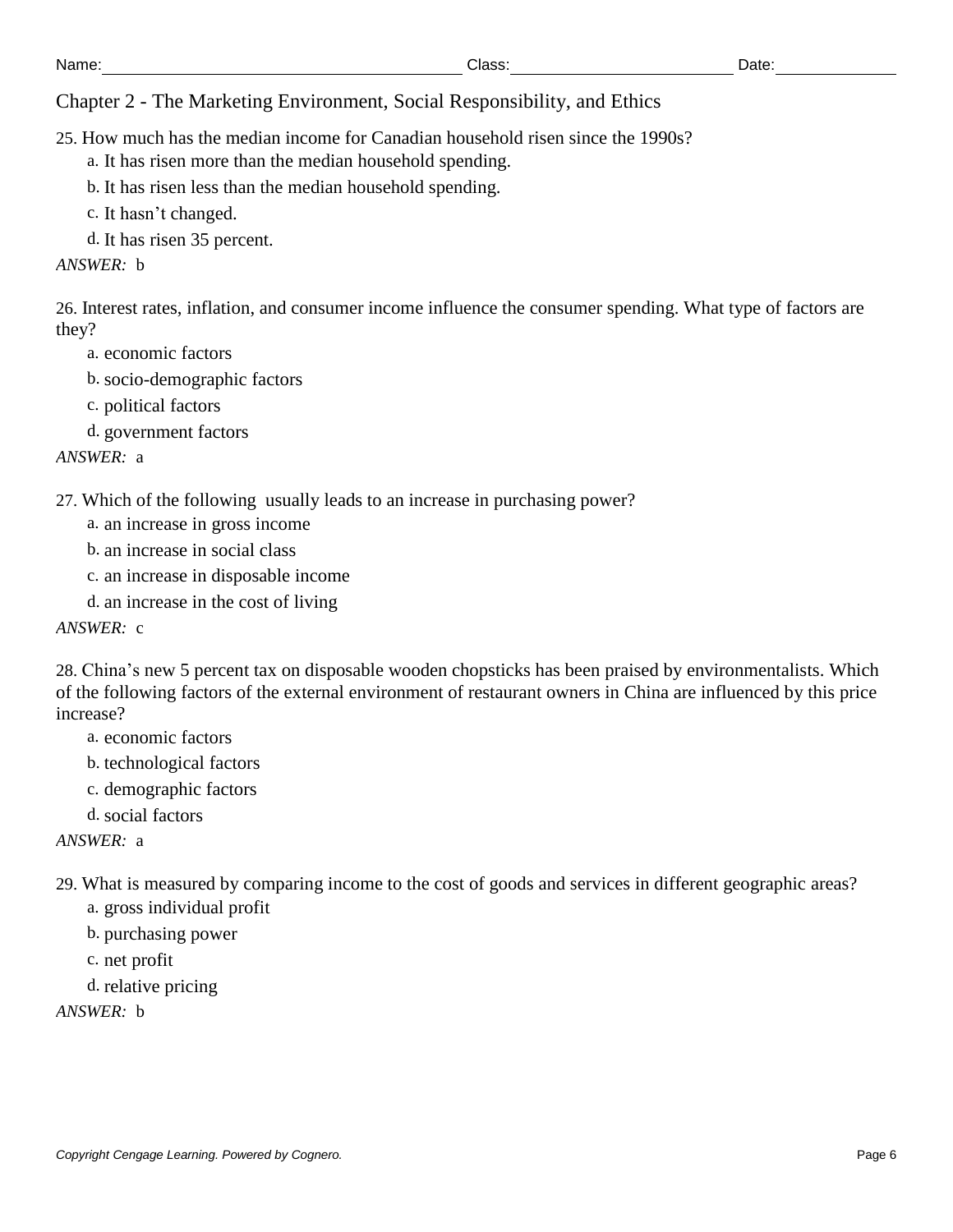30. When income is high relative to the cost of living, what will consumers have?

a. more discretionary income

b. more incentive to buy luxury items

c. less incentive to buy luxury goods and services

d. significantly less disposable income

## *ANSWER:* a

31. Which of the following is a measure of the decrease in the value of money, expressed as the percentage reduction in value since the previous year?

- a. inflation
- b. recession
- c. depression
- d. consumer break-even point

## *ANSWER:* a

32. When planning marketing strategies during times of recession, marketers must be aware that recession causes consumers to do which of the following?

- a. to put more money into savings accounts because prices are too high
- b. to consume more meals away from home
- c. to buy in small quantities until inflation is over
- d. to decrease their brand loyalty to products they have traditionally used

## *ANSWER:* d

33. What factors does the Cost-of-Living index take into account?

- a. housing and essentials
- b. housing and cell phone costs
- c. costs of housing, food, and groceries
- d. education and travel

- 34. What is it called when income is high relative to the cost of living?
	- a. money to enjoy
	- b. discretionary income
	- c. time to save your money
	- d. inflation
- *ANSWER:* b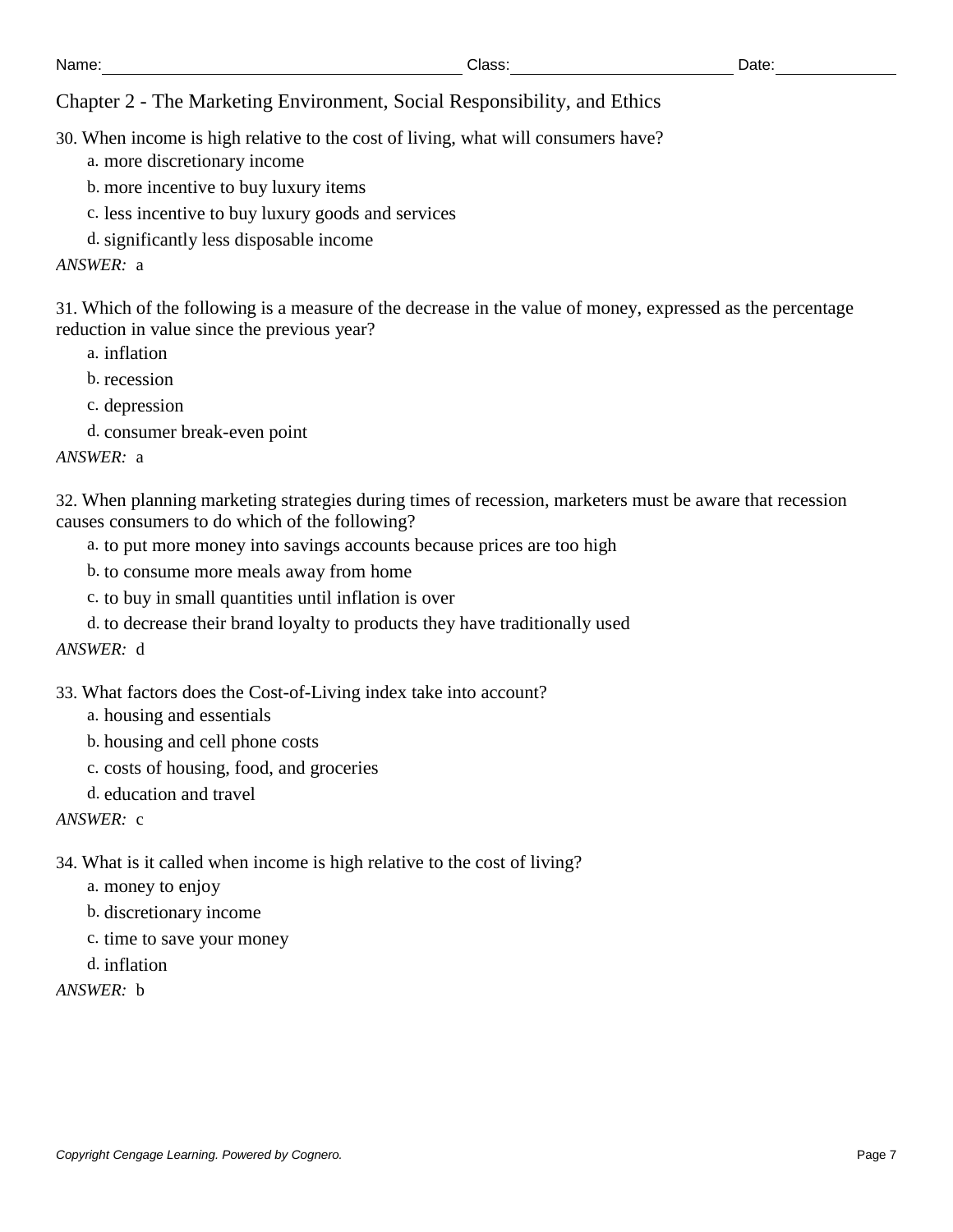- 35. When can consumers feel that they can enjoy an expensive meal out?
	- a. when inflation is high
	- b. when they have discretionary money to spend
	- c. when they have paid off their student loans
	- d. when they have disposal income

# *ANSWER:* b

- 36. What is the definition of inflation?
	- a. a measure of the decrease in the value of money
	- b. when prices have lowered
	- c. what the government does to make consumers unhappy
	- d. when prices have increased

# *ANSWER:* a

- 37. What should consumers do during a time of inflation?
	- a. spend more money
	- b. make better economical purchases
	- c. stop shopping
	- d. buy products in smaller quantities

## *ANSWER:* b

38. James lost his job in garment sales due to falling customer orders in Canada. Most business sectors have been hit by falling demand and low consumer confidence. Which economic trend is Canada currently experiencing?

- a. stagflation
- b. inflation
- c. recession
- d. depression

## *ANSWER:* c

39. Rising incomes don't necessarily mean a higher standard of living. What are increased standards of living are a function of?

- a. depression
- b. recession
- c. inflation
- d. purchasing power

```
ANSWER: d
```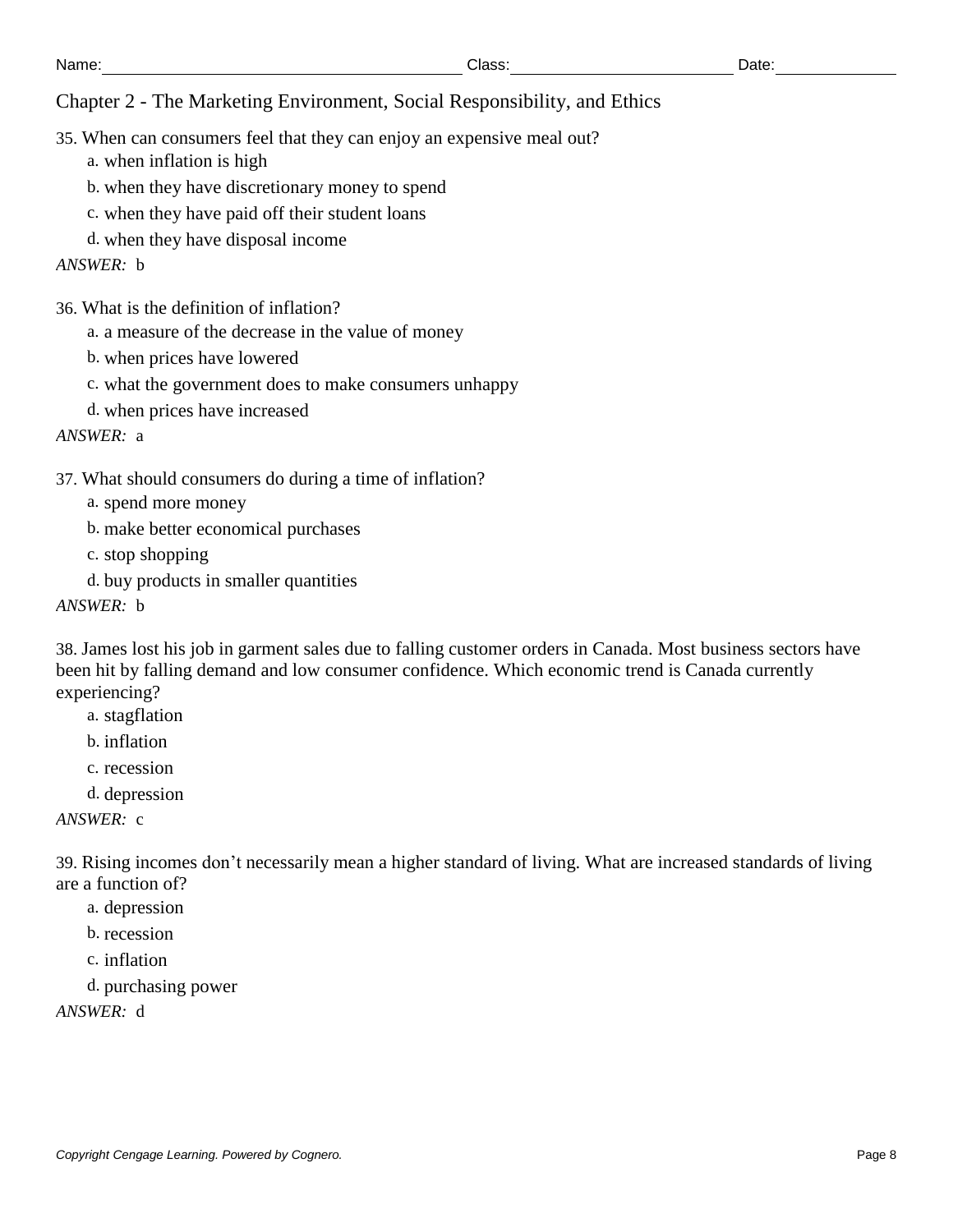- 40. Which of the following strategies will marketers use during a time of economic recession?
	- a. promoting product cost
	- b. maintaining and improving customer services
	- c. emphasizing top-of-the-line products in promotions
	- d. offering products that are expensive

## *ANSWER:* b

- 41. Which of the following is sometimes an effective weapon for fighting inflation and recession?
	- a. increasing store brands
	- b. line extensions
	- c. increased capital gains taxes
	- d. introduction of new product lines
- *ANSWER:* a
- 42. Which of the following is a good example of an environmental factor?
	- a. a changing economy
	- b. wildfires or other disasters
	- c. consumers losing faith in their favourite brands
	- d. loss of jobs
- *ANSWER:* b
- 43. Which of the following is the most accurate description of the external environment?
	- a. factors that can be controlled by the business
	- b. factors that cannot be influenced by marketing managers
	- c. factors that only change very slowly over time
	- d. factors that must be continually monitored by marketing managers

*ANSWER:* d

44. Which of the following is the most difficult external variable for marketing managers to forecast, influence, or integrate into marketing plans?

- a. technology
- b. social factors
- c. demography
- d. population growth
- *ANSWER:* b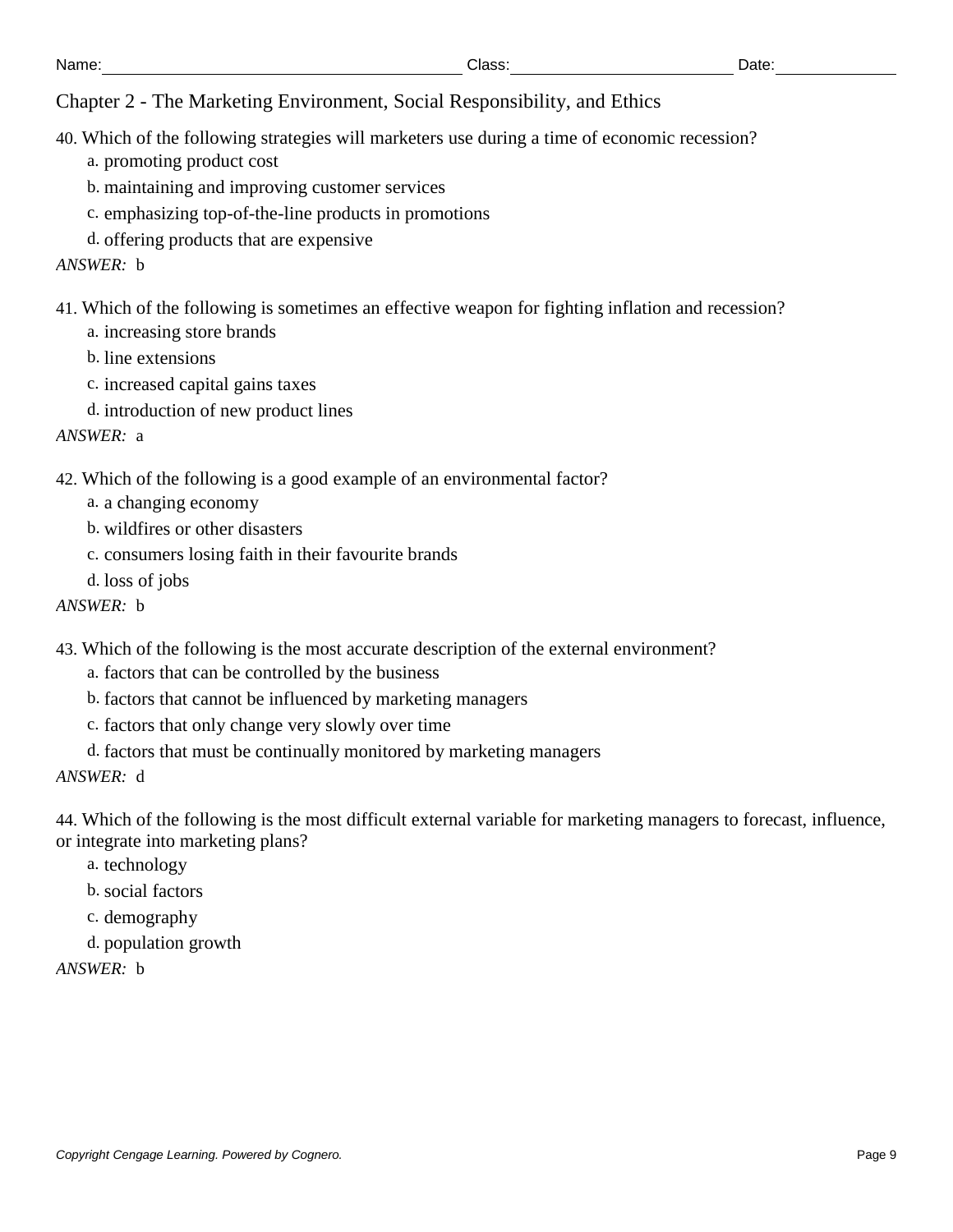- 45. What are the social factors that marketing managers need to understand?
	- a. opportunities and lifestyles
	- b. threats and strengths
	- c. demographics and attitudes
	- d. opportunities and values

## *ANSWER:* c

46. What is the most difficult external variable for marketing managers to forecast, influence, or integrate into marketing plans?

- a. economic factors
- b. technological factors
- c. social factors
- d. competitive factors

## *ANSWER:* c

- 47. What environmental factors are concerned with the changes in people's values, lifestyles, and family roles? a. social factors
	- b. economic factors
	- c. political factors
	- d. demographic factors

## *ANSWER:* a

48. In Asia, Procter & Gamble (P&G) discovered consumers like to experiment with different brands of shampoo, so most shoppers shy away from the family-size bottles so popular with North Americans. Now, most of the shampoo the company sells in the Far East is packaged in single-use sachets. Which factors did P&G respond to when it changed its Asian packaging?

- a. demographic factors
- b. competitive factors
- c. technological factors
- d. social factors

*ANSWER:* d

49. One of the favourite foods in Thailand is shark fin soup. A San Francisco–based organization claimed the soup made by the leading producer of shark fin soup contained mercury poison. Sales for this company have dropped. The popularity of this soup in Thailand represents which of the following factors?

- a. economic factors
- b. technological factors
- c. social factors
- d. competitive factors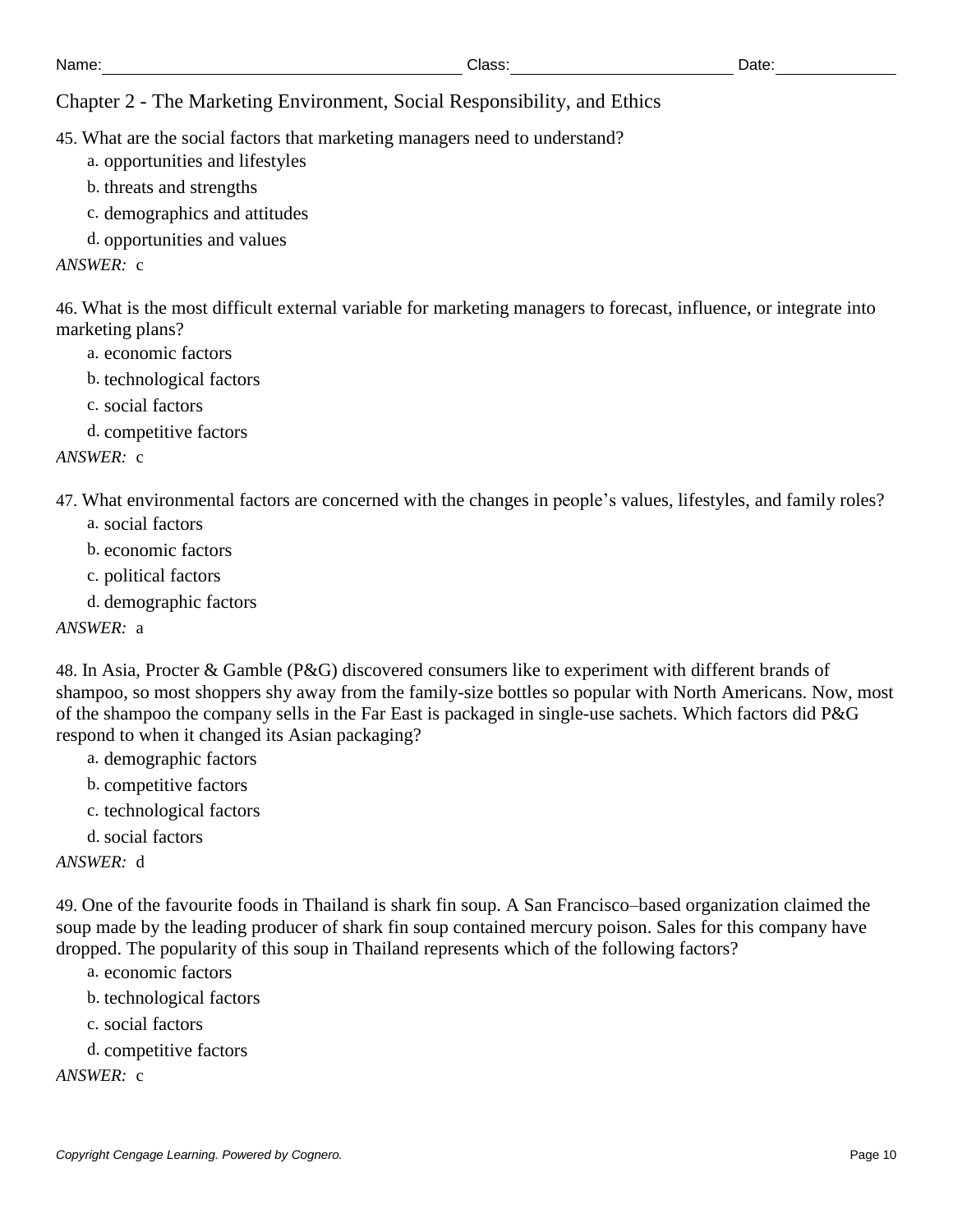| Name: | Class: | Date: |
|-------|--------|-------|

50. Coolsavings.com is one of the largest online distributors of in-store coupons, sales announcements, and mail-in rebates offered by national retailers and Internet commerce sites. Its marketing department keeps track of current external environmental changes. Which trends are most important for a company to understand and extremely difficult to forecast?

a. demographic trends

b. economic trends

c. social trends

d. technological trends

*ANSWER:* c

51. McDonalds has been very concerned about including healthy items like salads and fruit on their menu. Consumer preference for low-carb diets has greatly modified the way food is being marketed. Which issues has the company been trying to react to?

a. economic issues

b. social issues

c. technological issues

d. demographic issues

*ANSWER:* b

52. Cereal manufacturers have developed what they call "breakfast-with-one-hand" products, which are breakfast bars and drinks that can be consumed on the way to work without leaving any mess. This type of food that can be eaten on the go is largely the result of changes in which factors?

a. natural environmental factors

b. demographic factors

c. technological factors

d. social factors

*ANSWER:* d

- 53. What are the four basic Canadian values?
	- a. respect, faith, family, fairness
	- b. self-sufficiency, upward mobility, work ethic, fairness
	- c. family, friends, overcoming challenges, fun
	- d. finances, future, fun, fitness

## *ANSWER:* b

54. What do self-sufficiency, upward mobility, and conformity have in common?

a. They are no longer valued attitudes.

- b. They are attitudes that can easily be changed.
- c. They are three perceptions that Canadians have of the Asian lifestyle.

d. They are three of the core values that have influenced lifestyles in North America.

*ANSWER:* d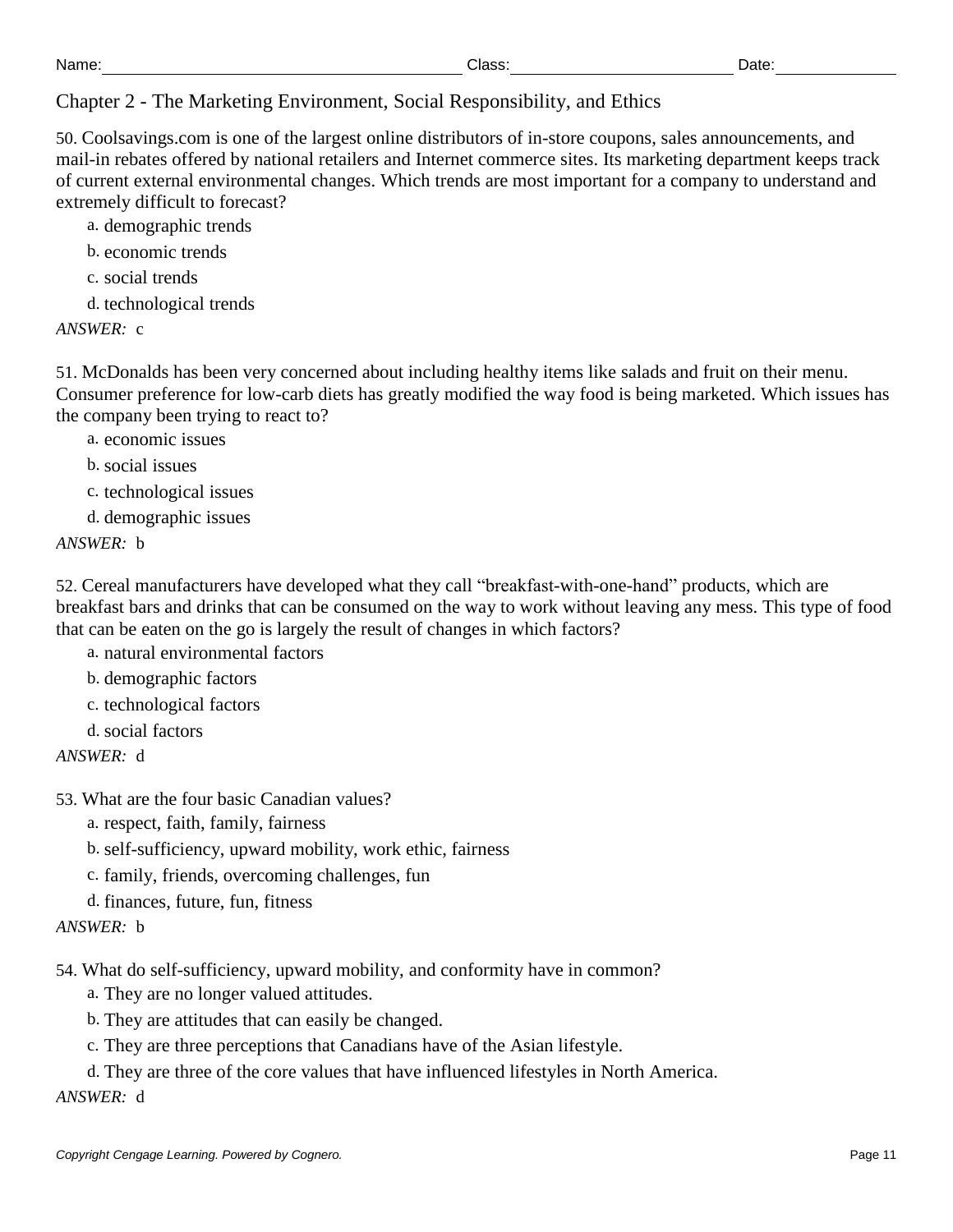| Name:<br>____ | Лass | гато<br>$  -$ |
|---------------|------|---------------|
|               |      |               |

55. Many people in Canada choose to drink light beer because Canadians value thin and fit bodies. In Europe, light beers have had little success because flavour is valued more highly. For international beer manufacturers, what does this difference illustrate?

a. how demography influences marketing

b. how competition influences marketing

c. how social factors influence marketing

d. how economic conditions influence marketing

*ANSWER:* c

56. Donny loves to hunt, write poetry, paint, and practise environmental conservation. Although this seems contradictory, Donny refuses to conform to a single traditional way of life. What kind of lifestyle description does Donny fit into?

a. aggregated lifestyle

b. component lifestyle

c. psychographic lifestyle

d. demographically defined lifestyle

*ANSWER:* b

57. More and more people are piecing together a variety of interests, products, and services, and are not conforming to traditional stereotypes. What are they enjoying?

a. well-defined segments

b. component lifestyles

c. simple multipurpose products

d. conformity and cohesiveness

*ANSWER:* b

58. Donna is a college teacher, a rock-climbing expert, a foster parent, and an accomplished violinist. Her other interests include glass blowing, gourmet cooking, and classic movies. How would marketers categorize Donna?

a. as fitting into a caregiver segment

b. as a person who is hard to market to

c. as not belonging to any target market

d. as having a component lifestyle

*ANSWER:* d

59. Why has the component lifestyle of many of today's consumers proven to be such a challenge to marketers?

a. because people with component lifestyles expect multi-tiered pricing

b. because the needs of people with component lifestyles are in constant flux

c. because communication with people who have component lifestyles is very difficult

d. because there are no specialized lifestyle magazines that reach small segments of markets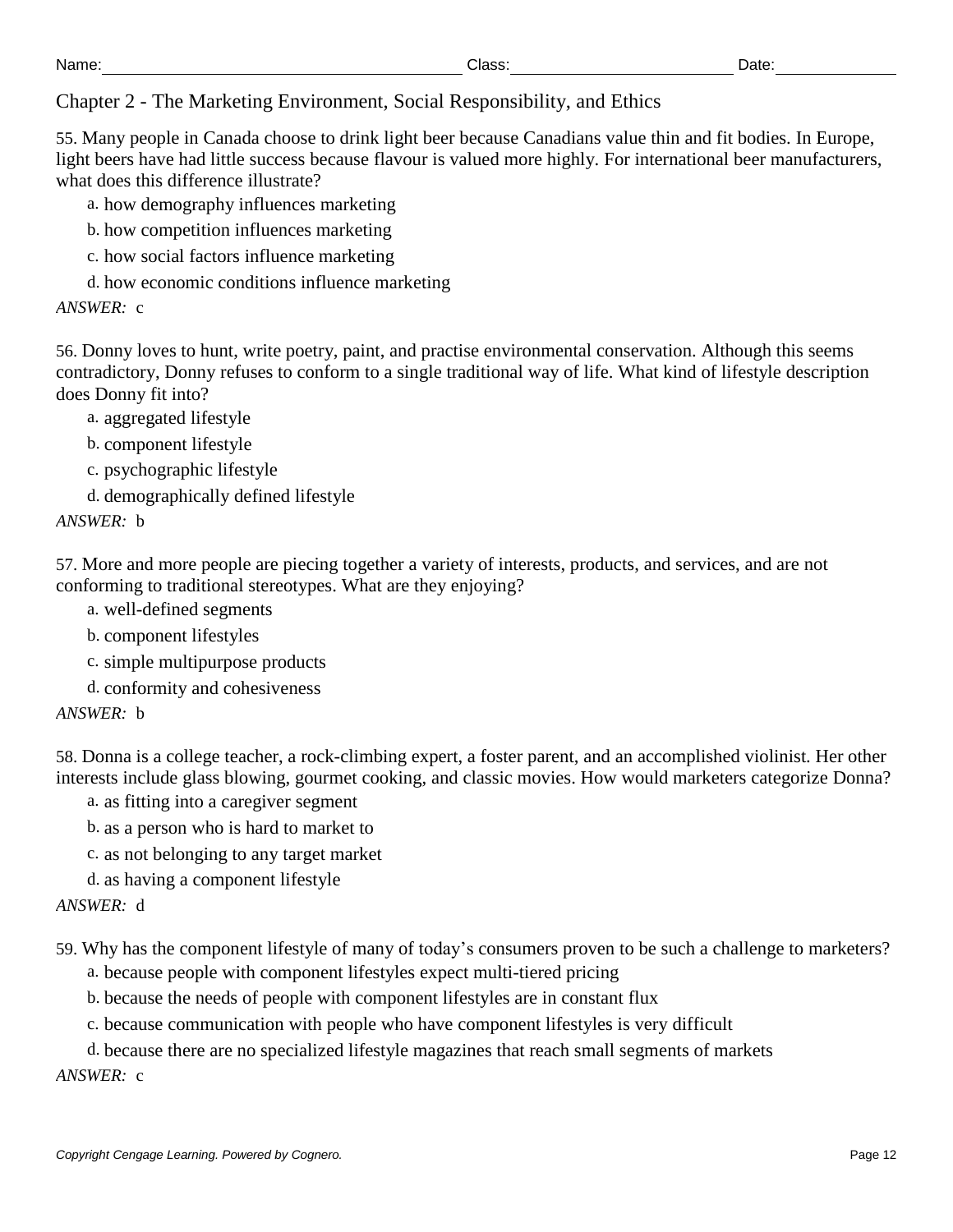60. How does the Vanier Institute of Family define the family of today?

- a. one or two people living together
- b. two or more persons who are bound together by ties of mutual consent, birth/or adoption
- c. a married man and wife with children
- d. unmarried man and wife without children

#### *ANSWER:* b

61. How does the Vanier Institute of the Family define the family today?

a. as having not a lot of diversity

b. as having two parents raising children

- c. as having grandparents living in the same house
- d. as any combination of two or more persons who are bound together over time by ties of mutual consent

*ANSWER:* d

- 62. According to the text, what is one of the trends in families today?
	- a. Adult children can't wait to move out of the house.
	- b. Adult children are not getting married as they did in the past.
	- c. Adult children are returning to live with their parents.
	- d. Adult children are having to look after their parents and grandparents.

## *ANSWER:* c

- 63. Which of the following do most families want?
	- a. more social status
	- b. less stress and more money
	- c. more time and money
	- d. more family time

- 64. According to the textbook, how do marketers need to react to the changing family trends?
	- a. They need to make purchasing easier.
	- b. They need to update their social media and informational sites.
	- c. They need to have good online return policies.
- d. They need to communicate with consumers several times a day via social media. *ANSWER:* b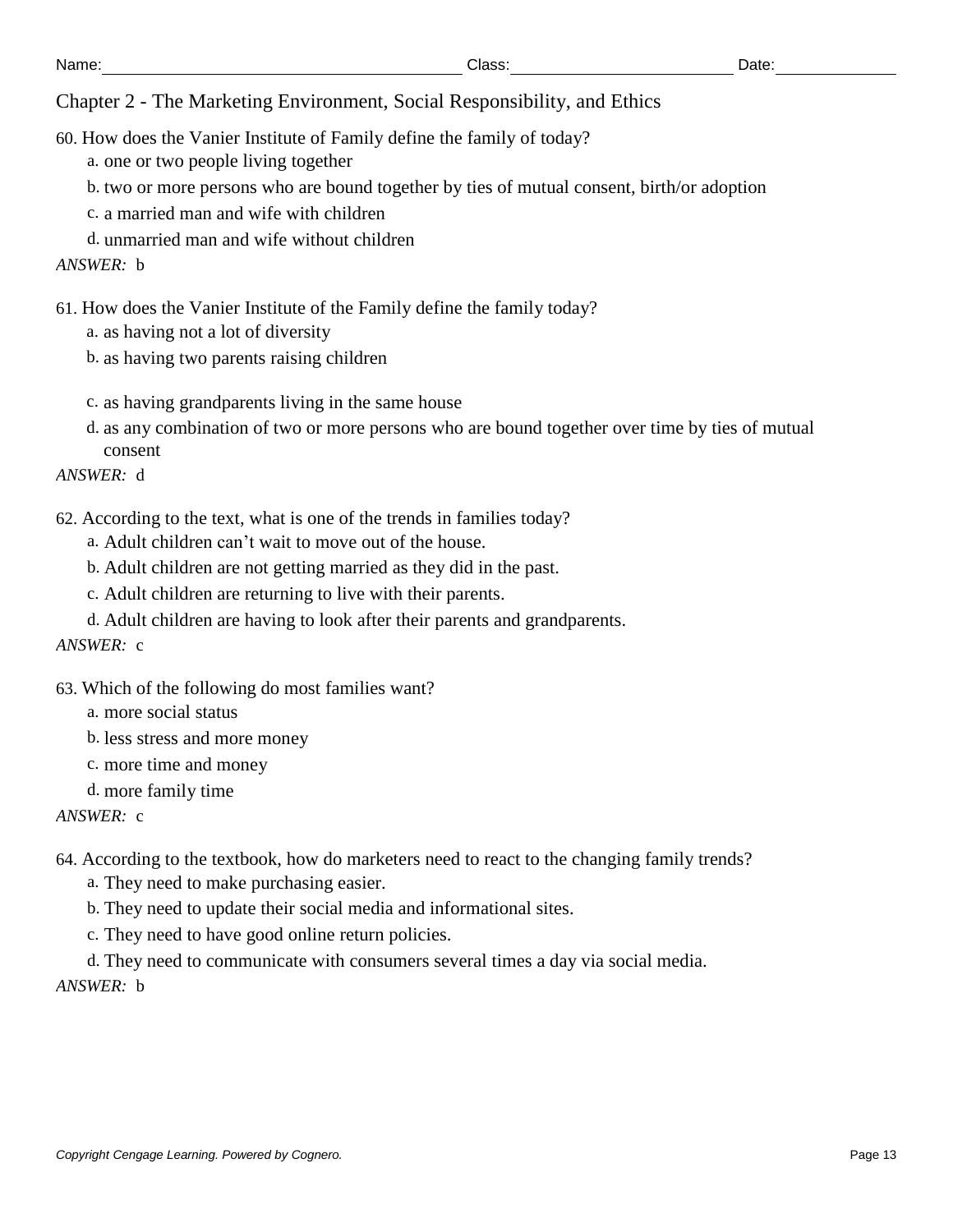65. Why have some grocery stores added online shopping to their offerings?

- a. because some people find it more efficient to shop online
- b. because it is another feature for the store
- c. because time is more important to many customers than shopping is
- d. to compete in the marketplace

# *ANSWER:* c

66. Zimmer Centralpulse is the world's largest producer of replacement hips and knees. The company is particularly interested in the market in southern British Columbia, where a large aging population lives. Which external environmental element most directly influences the continued growth of Zimmer Centralpulse?

- a. economics
- b. political factors
- c. culture
- d. demography

*ANSWER:* d

67. Ashley is the director of marketing for a company that operates several assisted-living centres. The company is developing a marketing plan to cover the next five years of business. Which of the following uncontrollable factors must Ashley be sure to consider in her plan?

- a. place or distribution factors
- b. media-buying factors
- c. demographic factors
- d. inventory factors

## *ANSWER:* c

68. What do we call the study of people's vital statistics, such as their ages, births, deaths, and locations?

- a. cultural sociology
- b. psychometrics
- c. demography
- d. ethnography

- 69. Which of the following is a demographic characteristic of a population?
	- a. retirement income level
	- b. volunteering
	- c. values
	- d. ethnicity
- *ANSWER:* d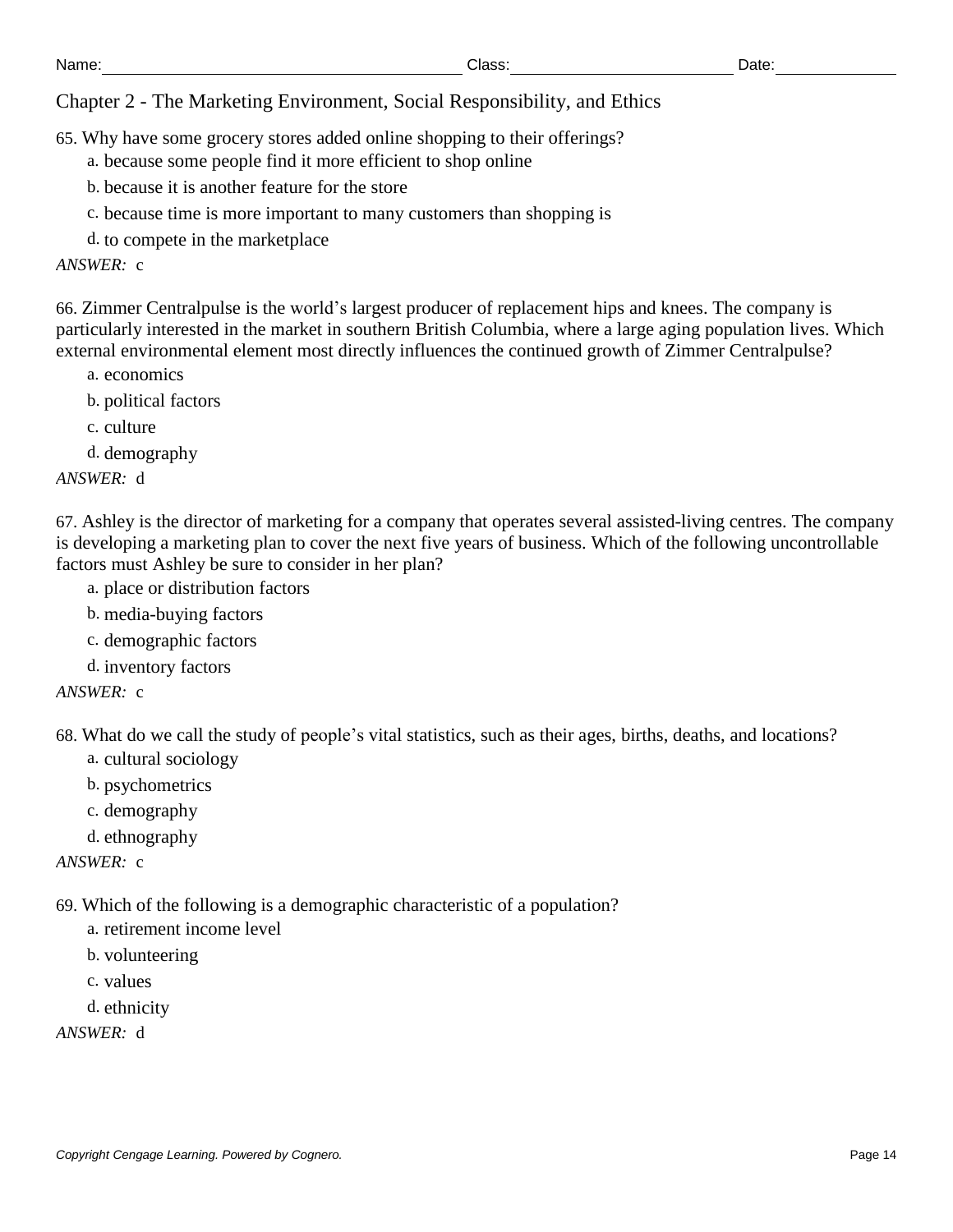70. Field Entertainment was given the task of editing 75 years of Disney Magic into a two-hour show. While the task was challenging, the company described the results as multigenerational (meaning the newly created show appeals to children, parents, and grandparents). Which factors did Field Entertainment rely heavily on to develop a new show that would be enjoyed by all ages?

a. technological factors

b. cultural factors

c. demographic factors

d. competitive factors

*ANSWER:* c

71. What is a characteristic of Generation Z?

a. trendy

b. unconventional

c. special and unique

d. difficult to market to

*ANSWER:* c

72. When was Generation Z born?

- a. 2010–2015
- b. 1995–2009
- c. 1980–1994
- d. 1965–1979

*ANSWER:* b

- 73. What is the other name of Generation Z?
	- a. teenagers
	- b. snowflakes
	- c. teens
	- d. Millennials

*ANSWER:* b

74. Riot Media is a media and toy company that capitalizes on the "gross-out" humour factor that boys between the ages of 9 and 14 so love. Whom does it target?

a. members of Generation X

b. a cohort generation

c. tweens

d. members of Generation Y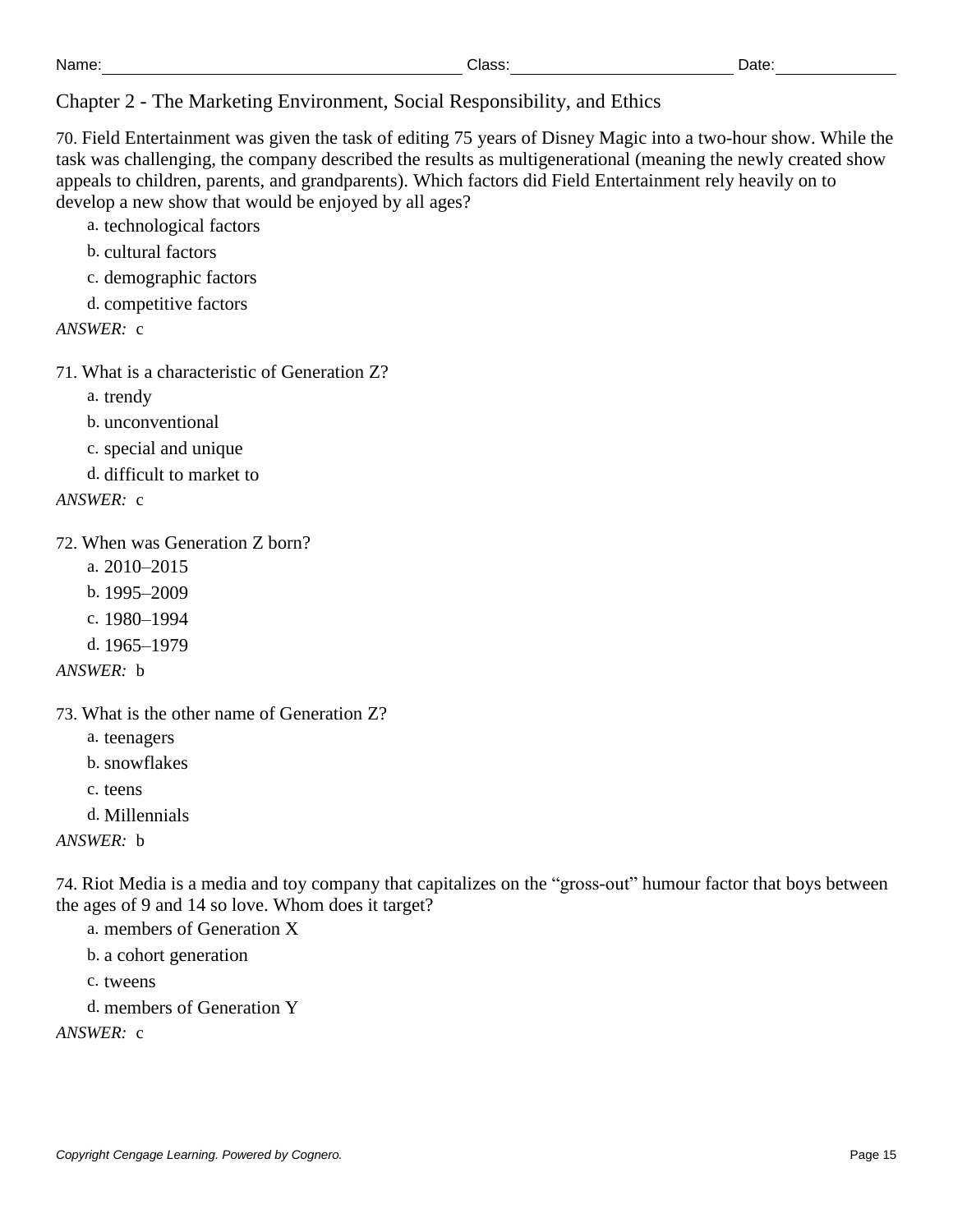| Name: | Class: | $\overline{\phantom{a}}$<br>Date: |
|-------|--------|-----------------------------------|
|       |        |                                   |

75. Girls between the ages of 8 and 14 are one of the growing markets for high-end shoe manufacturers. But doctors are finding that many of these girls are developing grown-up foot problems that once affected only women over 50. Which girls are experiencing problems because they want to be fashionable?

a. members of Generation X

b. a cohort generation

c. members of Generation Z

d. members of Generation Y

*ANSWER:* c

76. Which of the following best characterizes Generation Y?

a. Its members are people who were born between 1979 and 2000.

b. It is smaller than Generation X.

c. Its members are pressed for time and spend more on personal services than any other age group.

d. It is the first generation of latchkey kids.

*ANSWER:* a

77. Ryan has grown up in a generation where there is an importance placed on social responsibility. Which group does Ryan most likely belong to?

a. Generation Xers

b. the cohort generation

c. the baby-bridging generation

d. Generation Yers

*ANSWER:* d

78. Carissa designs and sells clothes for young working women. She has recently been told that unless she starts designing more to suit the style of the Gen-Y market, she is likely to be in financial trouble soon. Why would someone tell her that?

a. because Gen-Yers don't have a style that they prefer

b. because Gen-Yers are more multicultural

c. because Gen-Yers are the children of the baby boomers, and echo boomers

d. because Gen-Yers demographically will be the next large group of consumers

*ANSWER:* d

79. Which group of consumers was born between 1966 and 1978?

a. tweens

b. yuppies

c. cohort markets

d. Generation X

*ANSWER:* d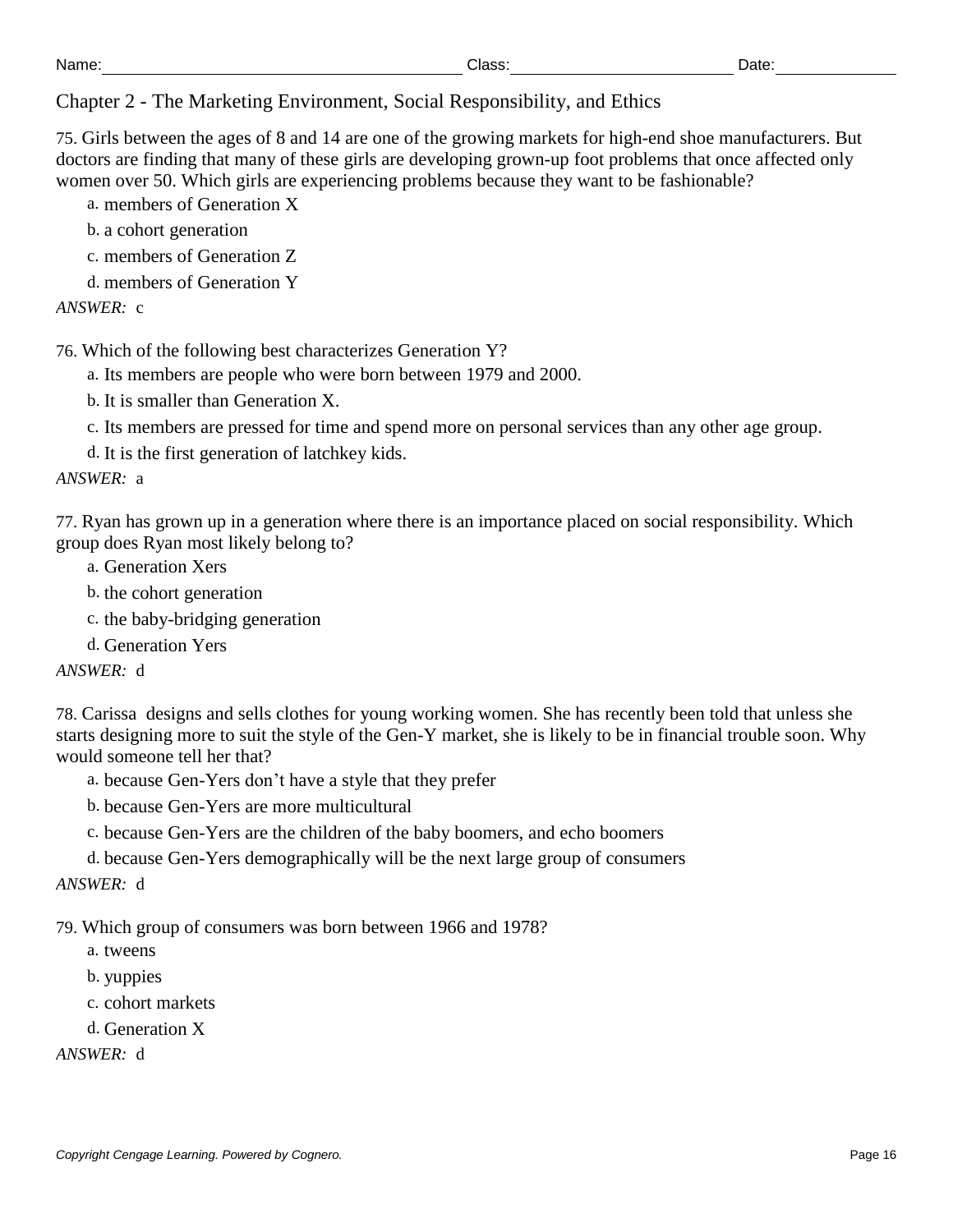| Name: | Jass | Jate |
|-------|------|------|
|       |      |      |

80. You are a marketing consultant to a firm that would like to target members of Generation X. Which of the following would you advise it to do?

- a. Emphasize freedom from work and commitment.
- b. Develop a personal service that will appeal to these time-poor consumers.
- c. Avoid topics dealing with materialistic possessions.
- d. Emphasize the baby-boom culture.

## *ANSWER:* b

81. Tommy Canon was born in 1946. He grew up in post-war Britain and lost some of his immediate family in combat. He doesn't spend much and cherishes family over material wealth. Which generation does Tommy belong to?

- a. Generation X
- b. grey market
- c. baby boomers
- d. baby-bust generation

*ANSWER:* c

- 82. What is the largest demographic segment in Canada?
	- a. Generation Z
	- b. Generation X
	- c. baby boomers
	- d. baby bust

## *ANSWER:* c

- 83. What does the generation in their 50s enjoy the most?
	- a. better health
	- b. financial stability
	- c. lots of children
	- d. travel

## *ANSWER:* a

84. According to a study by Nielsen Research, which of the following will most likely happen over the next decade with regards to household size?

- a. Canadian households will be smaller.
- b. Canadian households will have several generations living under the same roof.
- c. Canadian households will be larger in size than they are in 2017.
- d. Canadian households will enjoy financial stability.

*ANSWER:* a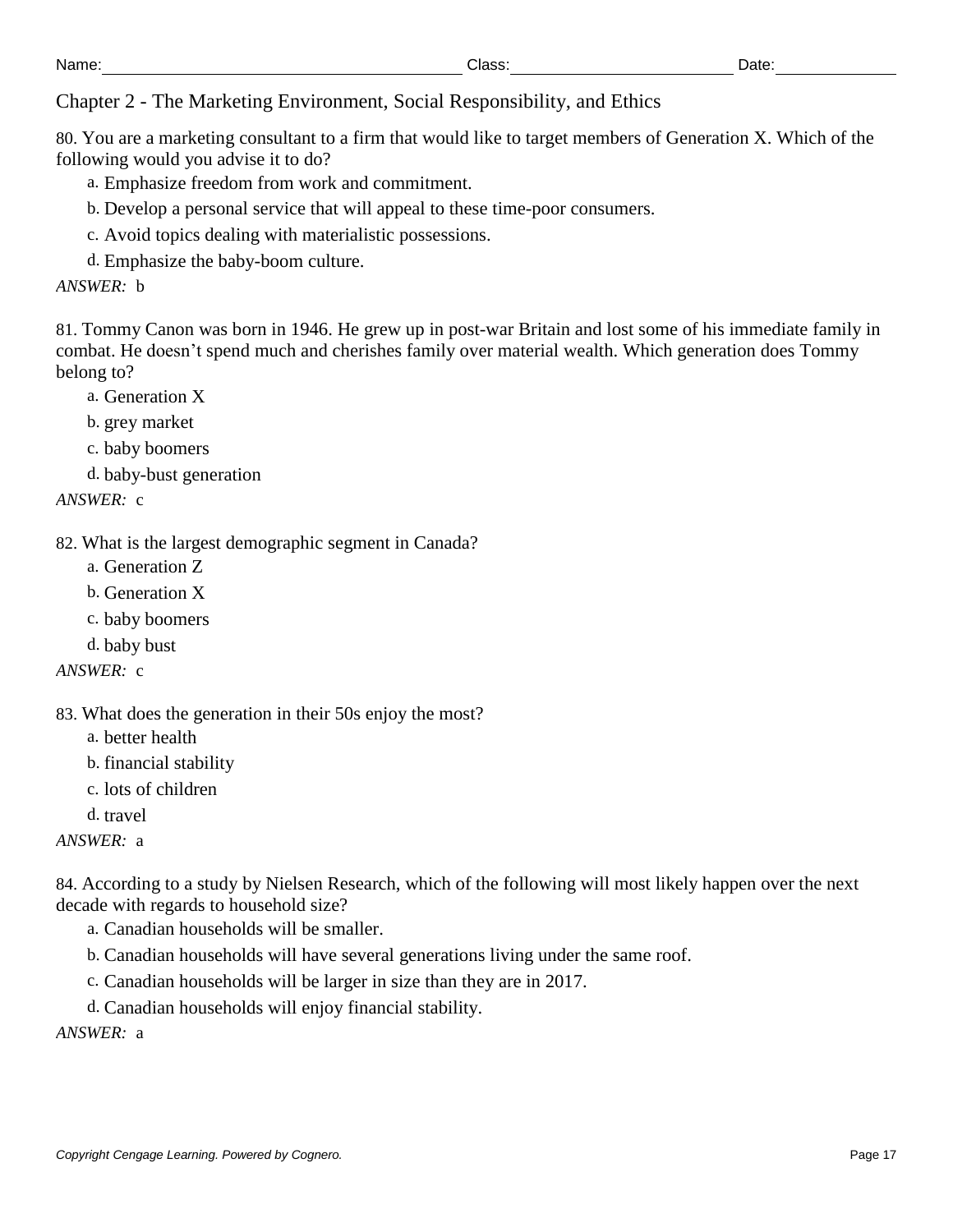| Name: | Class: ∶ | Date: |
|-------|----------|-------|
|       |          |       |

85. Many younger baby boomers who are still employed are facing financial challenges. Which of the following is the most likely cause of these challenges?

a. They love buying new technology.

b. They have lower debt.

- c. They have had slow growth in their salaries.
- d. They have to support their grown children.

## *ANSWER:* d

86. How is a multicultural society characterized?

a. by a population of recent immigrants who are closely related by custom and tradition

b. by a group of small and large ethnic groups that have little in common

c. by the even distribution of all ethnic groups in a geographic region

d. by clusters of ethnic groups in a geographic region

*ANSWER:* c

87. What percentage of Canadians are living in urban centres?

a. 52%

b. 65%

c. 75%

d. 82%

*ANSWER:* d

88. A furniture retailer that specializes in selling entire rooms of furniture has hired you to identify 25 geographic target markets that can be described as multicultural societies. What types of locations should you offer this firm?

a. cities that have historically had low immigration rates

b. geographic regions that are growing with new immigrants

c. regions that are dominated by one ethnic group and that have multiple smaller ethnic groups

d. locations in which all major ethnic groups in the area are equally represented

*ANSWER:* d

89. Which of the following best characterizes how marketers are dealing with the changing demographics in Canada today?

a. Marketers are modifying products to appeal to different ethnicities.

b. Marketers are mainly focusing on the aging baby boomers.

c. Marketers are making separate ethnic ads for the same products.

d. Marketers are advertising more to appeal to the sandwich generation.

*ANSWER:* a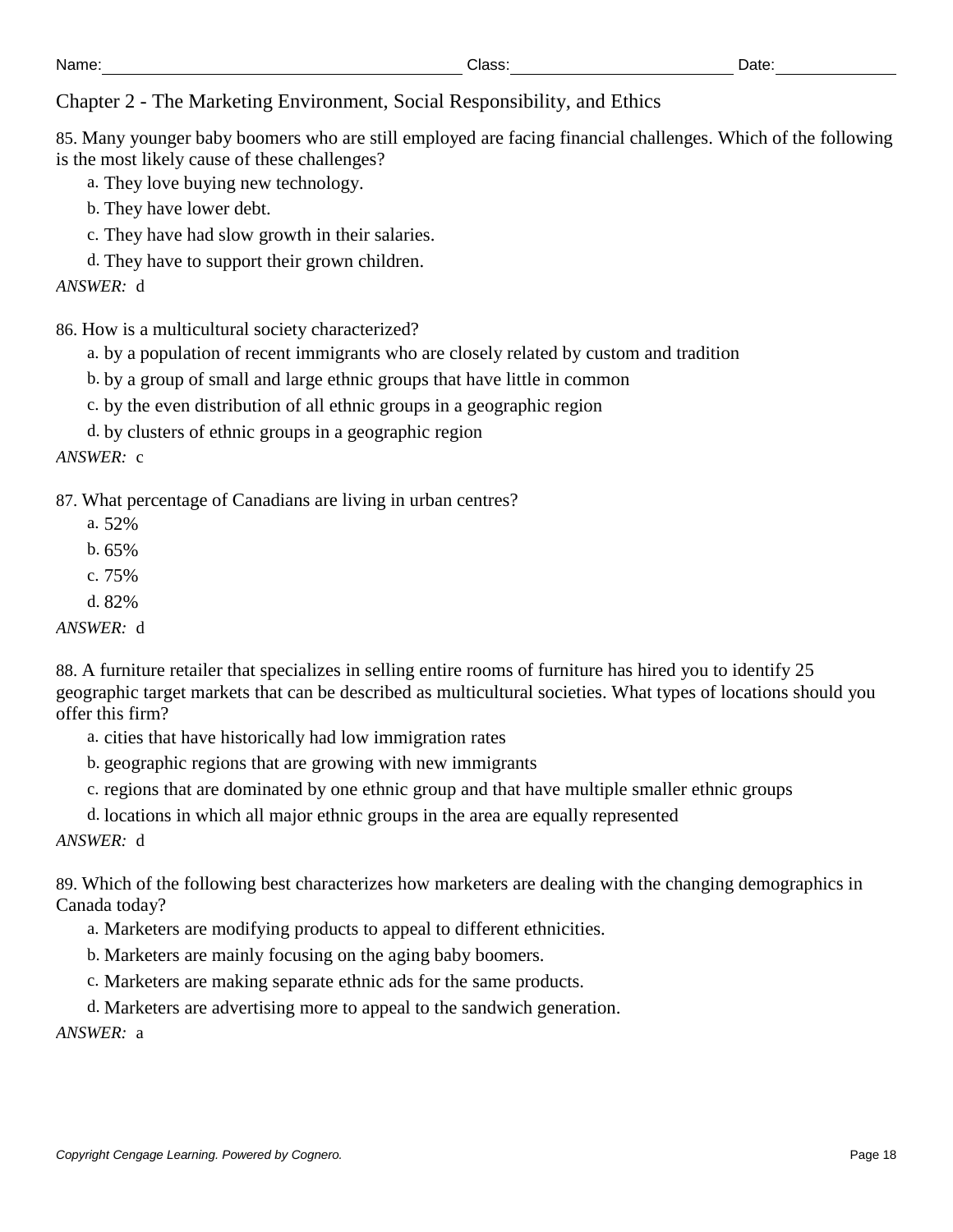| Name: | :lass | ``~<br>≀яте |
|-------|-------|-------------|
|       |       |             |

90. According to *The National Post,* in 2012, what foreign language was spoken by 20 percent of Canada's population at least periodically?

- a. Punjabi
- b. French
- c. Chinese
- d. Indian
- *ANSWER:* c

91. The *National Post* published the results of a report that found that in 2012, 20 percent of Canada's population spoke a foreign language. What language was it?

- a. French
- b. Chinese
- c. Punjabi
- d. Cantonese
- *ANSWER:* b
- 92. What do marketers have to do to attract ethnic markets?
	- a. focus on the needs of the various markets
	- b. continue to use English in their advertising to target them
	- c. add the French language to all their advertising
	- d. focus on the needs of the Chinese market

## *ANSWER:* a

93. Many young people can speak a variety of languages. What impact will this have in the marketplace in future?

a. They will want to access information on the Internet in a variety of languages.

- b. They will be challenging to market to.
- c. They will do their shopping online.
- d. They will want culturally specific websites to engage with.
- *ANSWER:* d
- 94. Which of the following is an external factor?
	- a. where advertising is placed
	- b. technological factors
	- c. the sales force
	- d. the distribution strategy
- *ANSWER:* b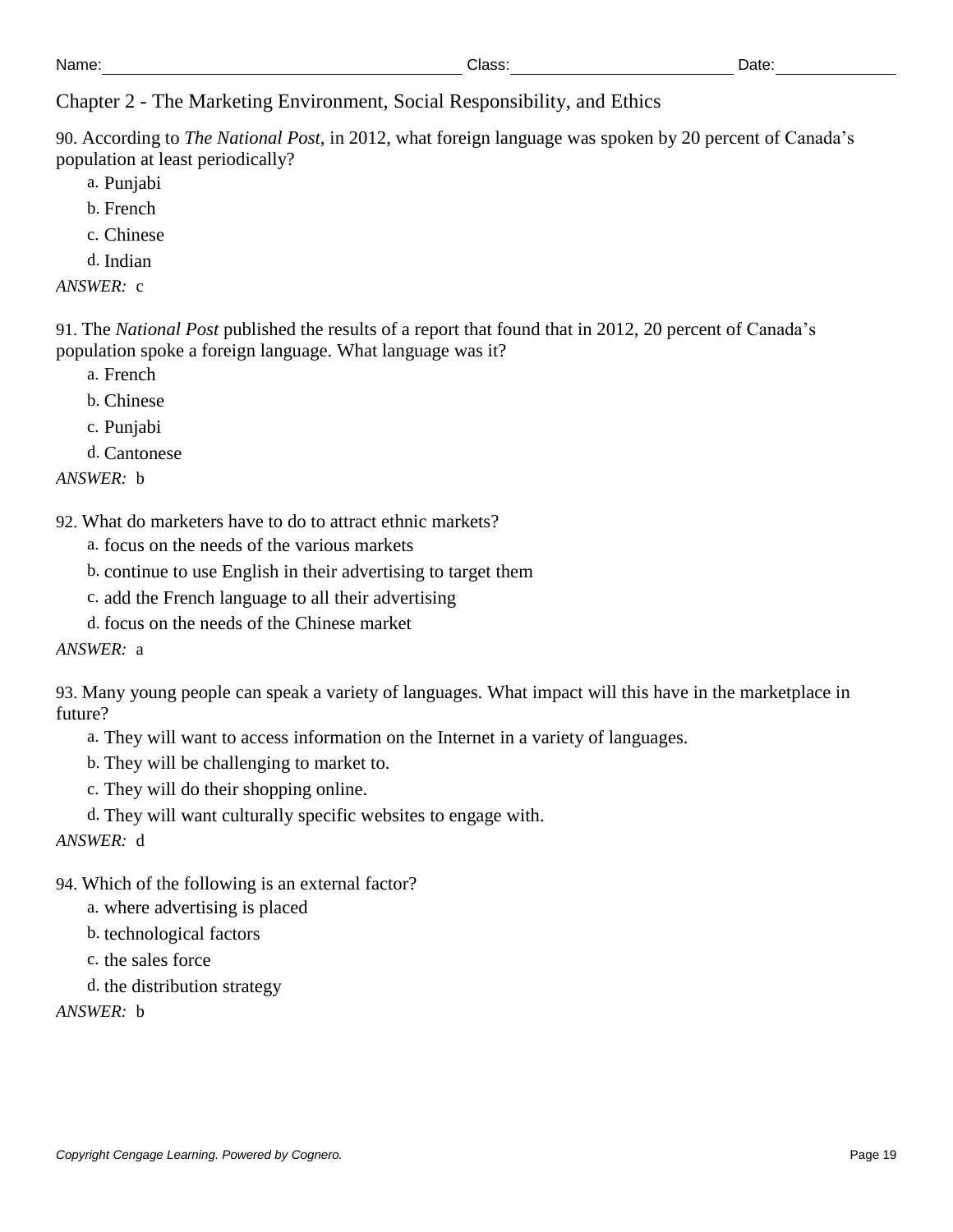95. Which of the external environmental forces is the fastest changing, and has, perhaps, the most significant impact on businesses?

- a. technological forces
- b. social forces
- c. economic forces
- d. competitive forces

# *ANSWER:* a

96. Teresa Bilodeau is currently researching gaps in cellular technology, with an aim of expanding knowledge in this industry. What type of research is she undertaking?

- a. technical research
- b. reactive research
- c. applied research
- d. basic research

*ANSWER:* d

97. What type of research attempts to expand the frontiers of knowledge but is not aimed at a specific, pragmatic problem?

- a. applied research
- b. technological research
- c. data-mining research
- d. basic research

# *ANSWER:* d

98. Scientists are researching the possibility of computer-aided telekinesis with the idea that someday your brain will be linked with a computer, similar to the brain-plug interfaces used in the movie *The Matrix*. Since scientists are not engaged in solving any specific, pragmatic problem, what is this an example of?

- a. technological research
- b. basic research
- c. applied research
- d. transformational research

*ANSWER:* b

- 99. What type of research attempts to develop new or improved products?
	- a. technological research
	- b. basic research
	- c. transformational research
	- d. applied research

*ANSWER:* d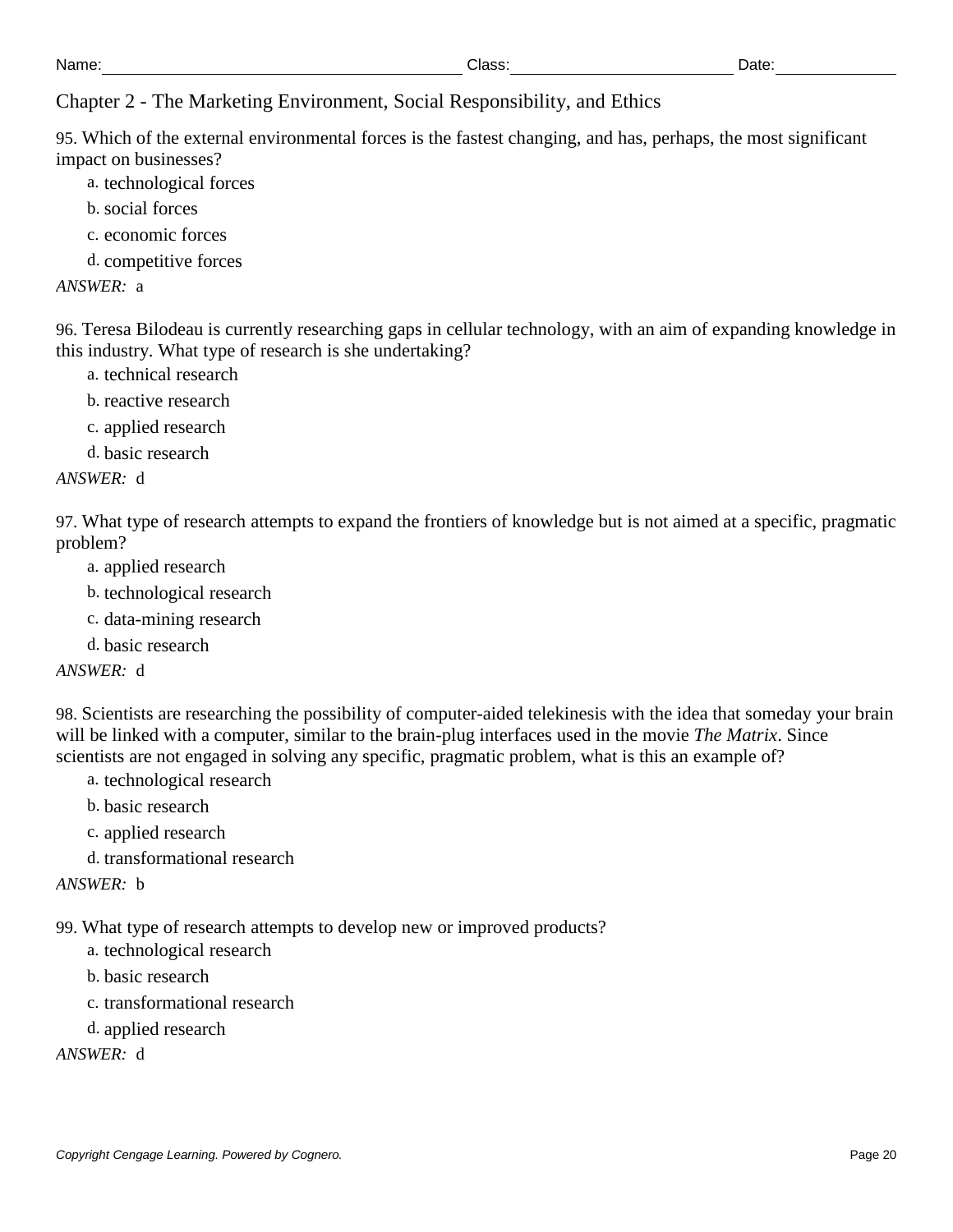b. autonomous driving

c. new ways of farming

d. green products

#### *ANSWER:* b

101. Zimmer Centralpulse is the world's largest producer of replacement hips and knees for orthopaedic surgery. The company has developed a new sturdier joint that will extend the life of the average replacement joint by five years. What did this longer-lasting joint result from?

a. applied research

b. experiential research

c. demographically oriented research

d. value-added research

*ANSWER:* a

102. The scientists at Motorola want to create Iridium, a constellation of 66 satellites that will offer telephone services anywhere on the globe. What is this an example of?

- a. technical research
- b. transactional research
- c. applied research
- d. synergistic research

#### *ANSWER:* c

103. Starbucks Coffee aims to run their business well. This means that Starbucks coffee beans are fair trade, that employees are well trained and compensated, and that the company limits its environmental footprint. What is Starbucks exhibiting in this example?

- a. consumerism
- b. corporate social responsibility
- c. cultural sensitivity
- d. conventional morality

#### *ANSWER:* b

104. The Novartis Research Institute for Tropical Diseases is a not-for-profit organization that focuses on the discovery of new drugs for the treatment of neglected diseases, such as tuberculosis. Besides being good business, what else is this?

- a. mandated by local court rulings
- b. socially responsible
- c. unrelated to any ethical motivation
- d. environmental marketing

#### *ANSWER:* b

Chapter 2 - The Marketing Environment, Social Responsibility, and Ethics

100. What is one of the Fast Company's Top Twelve Tech Trends of 2017?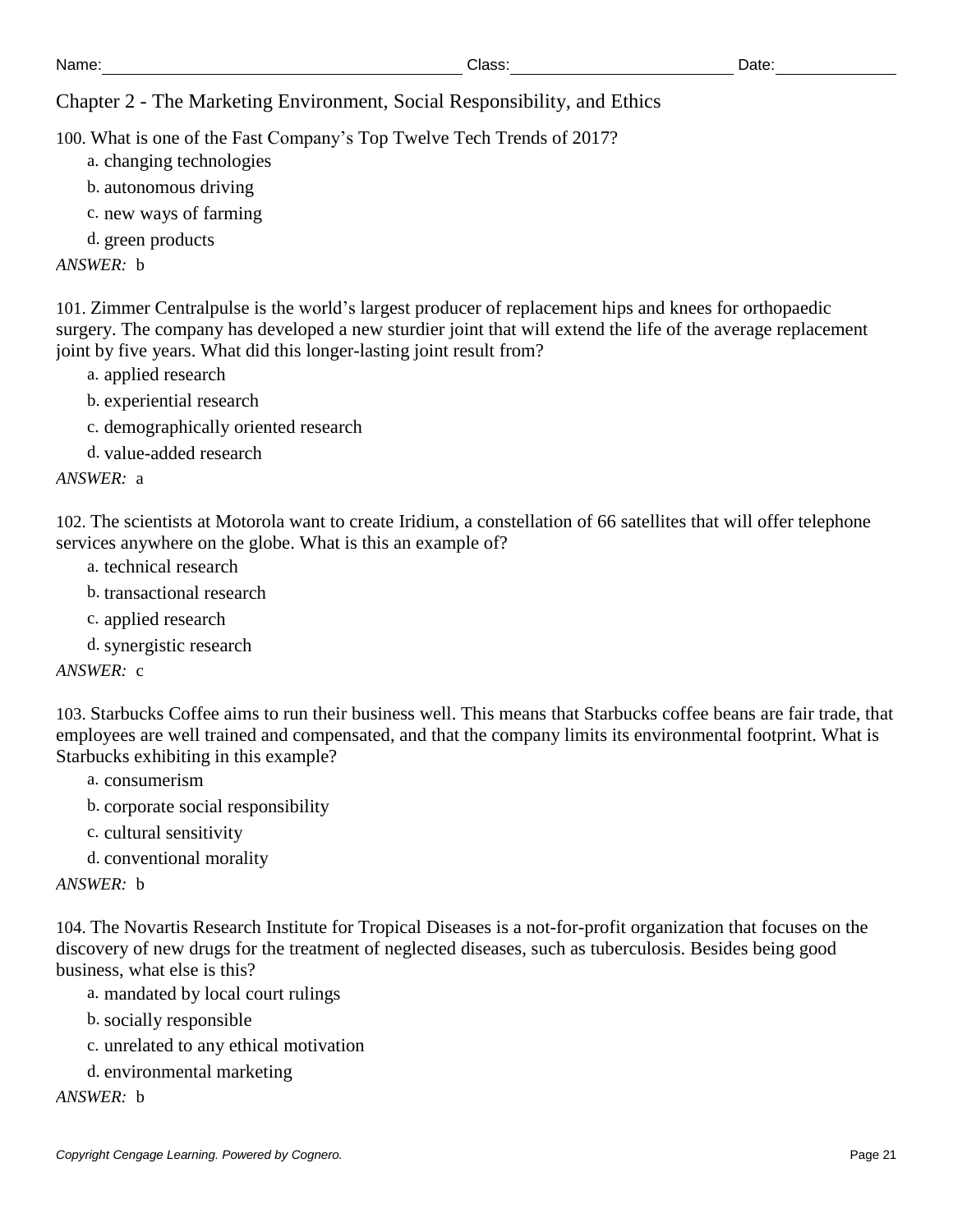105. How is corporate social responsibility defined?

a. as the belief that the legal system defines ethical behaviour

b. as the development of inclusive codes of ethics

c. as the rules by which social rewards are attained

d. as the concern for social welfare by businesses

*ANSWER:* d

106. For every home built by Habitat for Humanity, Whirlpool Corporation has given and continues to give free kitchen appliances to the deserving family. This donation of appliances is an example of how companies assume which of the following?

a. corporate social responsibility

b. ethical conveyance

c. a duty to engage in cause marketing

d. a right to engage in third-world marketing

*ANSWER:* a

107. Some might say that companies such as the Body Shop have outperformed their peers by focusing on the world's social problems. What is this known as?

a. green marketing

b. philanthropy

c. cause marketing

d. creative ethics

*ANSWER:* a

108. Which of the following best describes the effect corporate social responsibility has had on the business environment?

a. Many firms are finding it easy to implement.

b. It requires companies to sacrifice economic performance for the sake of their stakeholders.

c. It does not influence competition.

d. It may not always result in profit and growth.

*ANSWER:* d

109. Girls between the ages of 8 and 14 are one of the growing markets for high-end shoe manufacturers. Shoe manufacturers who develop and market adult-style shoes to this group but put warnings of potential future problems are operating at which of the following responsibility levels?

a. legal

b. philanthropic

c. ethical

d. cultural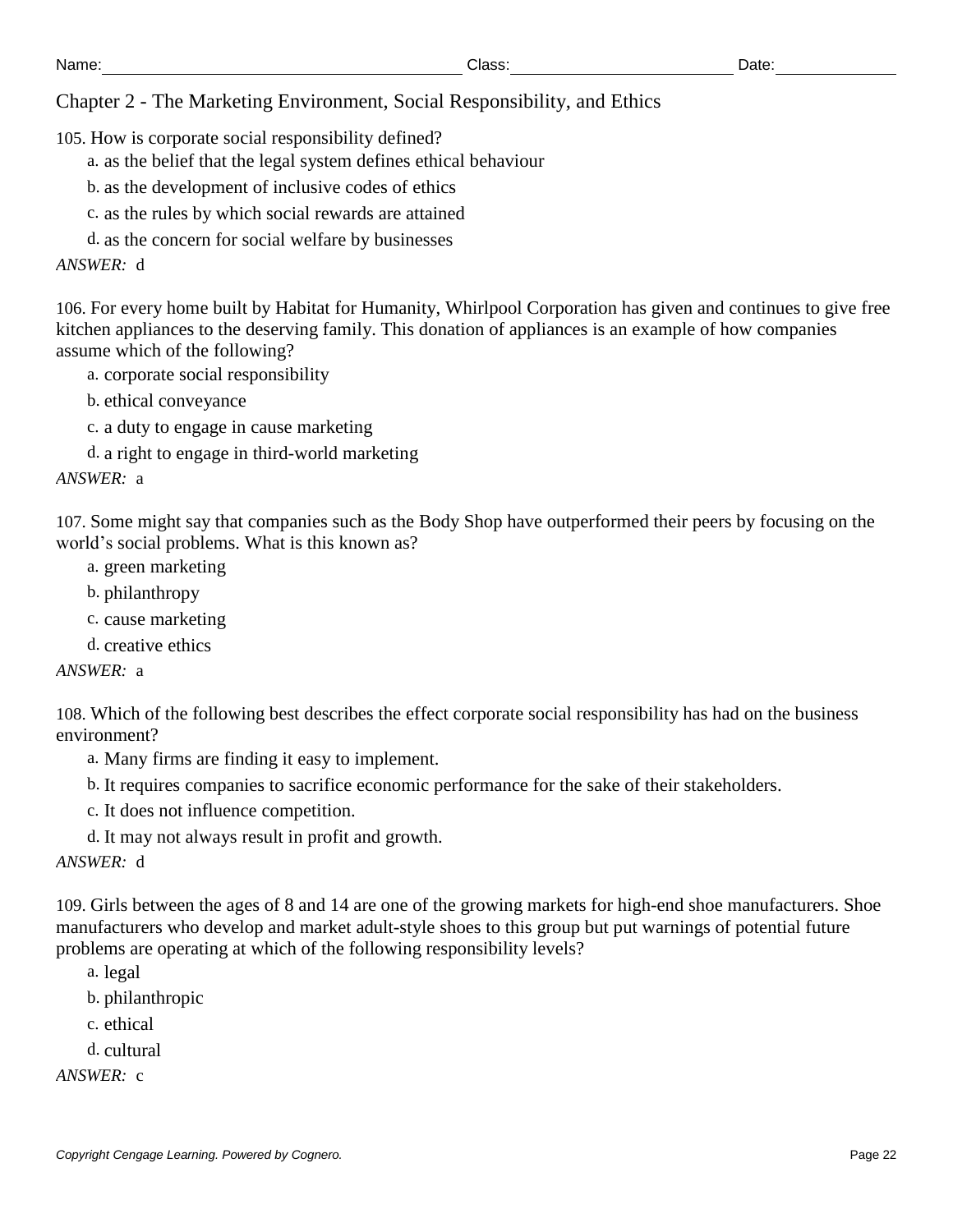| NĽ | . |  |
|----|---|--|
|    |   |  |

110. Maple Gas and Electric (MG&E) Company has donated almost \$300,000 to provincial governments and community-based organizations for local economic development projects. This sort of donation indicates MG&E was operating at which responsibility level?

a. legal

b. philanthropic

c. ethical

d. economic

*ANSWER:* b

111. What are the four components of the pyramid of corporate social responsibility?

a. sustainability, creativity, profit, and culture

b. economic, legal, ethical, and philanthropic

c. organizational, financial, social, and cultural

d. sustainability, legality, creativity, and competition

*ANSWER:* b

112. The leading producer of shark fin soup wanted to continue selling the soup because it believes it has a responsibility to its investors to be profitable. Which responsibility level is the soup manufacturer operating at?

a. legal

- b. philanthropic
- c. ethical

d. economic

## *ANSWER:* d

113. Which of the following statements best describes ethics?

a. Ethics are the moral principles or values that generally govern the conduct of an individual.

b. Ethics are the standard of behaviour upon which legal actions will be made.

c. Ethics are unrelated to social behaviour.

d. Ethics and values are situation-specific.

*ANSWER:* a

114. Which of the following sayings best describes how people with conventional morality act?

a. Don't put all of your eggs in one basket.

b. Treat others as you would like to be treated.

c. Be wary of strangers bearing gifts.

d. A rolling stone gathers no moss.

*ANSWER:* b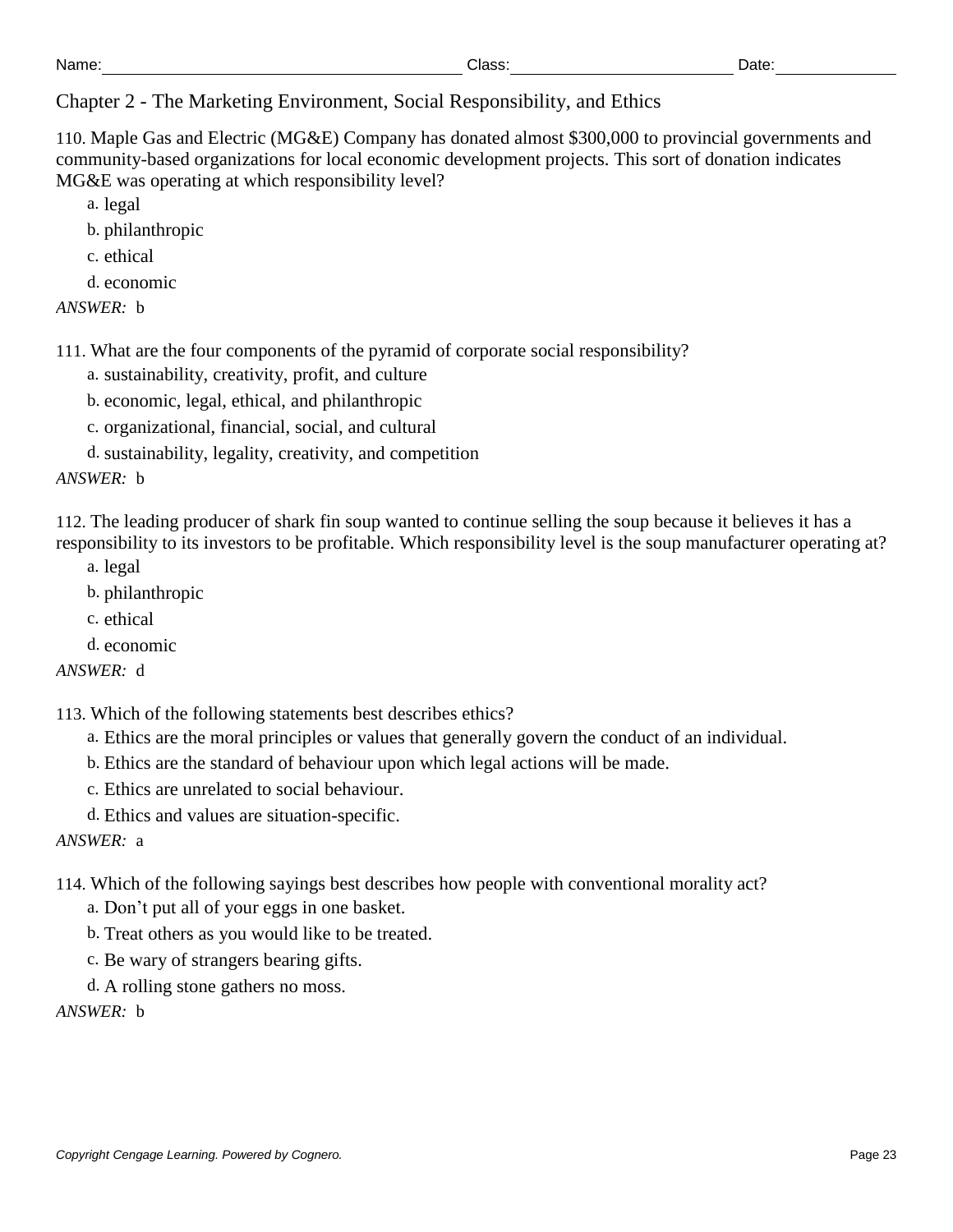115. The use of ethical decision making is affected by which of the following?

a. the influence of junior managers

b. the presence of cultural pollution

- c. depends on the number of departments affected
- d. depends on the magnitude of possible consequences

# *ANSWER:* d

116. Which of the following factors tends to most influence ethical decision making and judgments?

- a. probability of a harmful outcome
- b. length of time between the onset of consequences and legal action
- c. level of multiculturalism

d. number of employees to be affected

*ANSWER:* a

117. Like many other professional organizations and businesses, the Society of Civil Engineers has developed a formal, written guideline to help its members make better ethical decisions. This document would be best described by which of the following terms?

a. behavioural practice

b. moral ruling

- c. code of ethics
- d. direction of value

# *ANSWER:* c

118. Which of the following statements best describes the effect a code of ethics has on employees?

a. A code helps employees avoid confusion when determining whether their decisions are ethical.

b. A code can be an effective external control on behaviour.

c. The process of formulating the code facilitates discussions that ultimately increase profits.

d. A code helps employees identify what the law recognizes to be acceptable business practices. *ANSWER:* a

119. A human resources manager is creating a code of ethics for the employees of the retirement home she works for. Which of the following is an ethics principle she should keep in mind as she creates this code?

a. The principles should not upset current retirement home workers and future job applicants.

b. The principles should be fair to administrative staff.

c. The principles of the code should be a result of input from senior management.

d. Principles can deviate from common practices because of the prestigious nature of the facility. *ANSWER:* a

120. Marketers can control the external environment in which their organizations operate.

- a. True
- b. False

*ANSWER:* False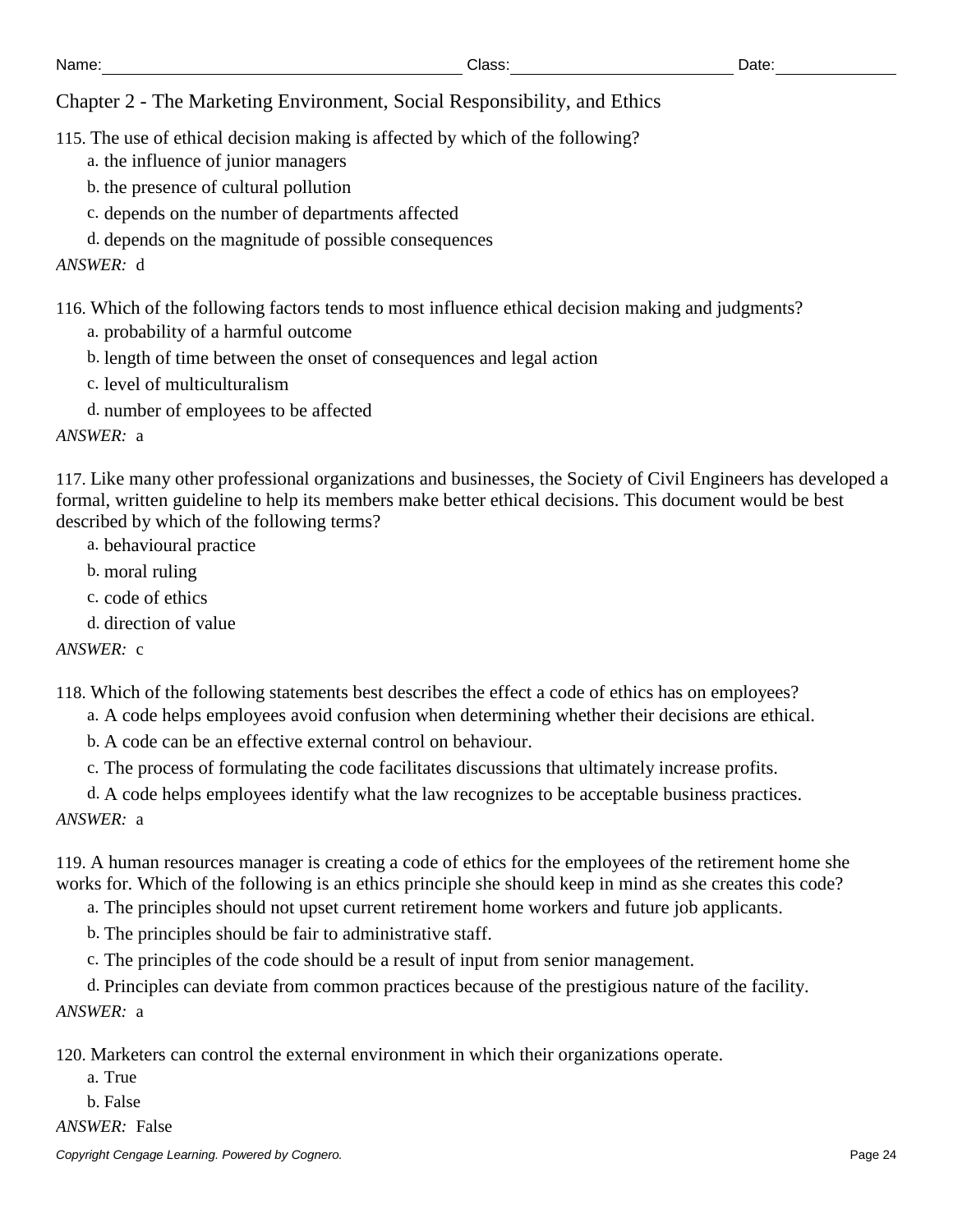121. Champion Lyte is a sugar-free sports drink designed to replenish electrolytes lost during activity or illness. The product was designed primarily for diabetics and the healthcare professionals who treat diabetics. Both would be the product's primary target market.

a. True

b. False

*ANSWER:* False

122. While a single firm cannot control the elements in the external environment, a firm can sometimes influence that environment.

a. True

b. False

*ANSWER:* True

123. Social factors in the marketing environment influence the products people buy, the prices paid for products, the effectiveness of specific promotions, and how, where, and when people expect to purchase products.

a. True

b. False

*ANSWER:* True

124. Consumers today do not necessarily fit into traditional stereotypes, but may instead choose products and services that meet a variety of needs. Such diverse purchasing habits reflect component lifestyles.

a. True

b. False

*ANSWER:* True

125. Psychography is the study of people's vital statistics such as their ages and locations.

a. True

b. False

*ANSWER:* False

126. Marketers can best reach Generation Y members through television and magazine advertising.

a. True

b. False

*ANSWER:* False

127. Multiculturalism refers to peaceful and equitable coexistence of different cultures, rather than one national culture, in a country.

a. True

b. False

*ANSWER:* True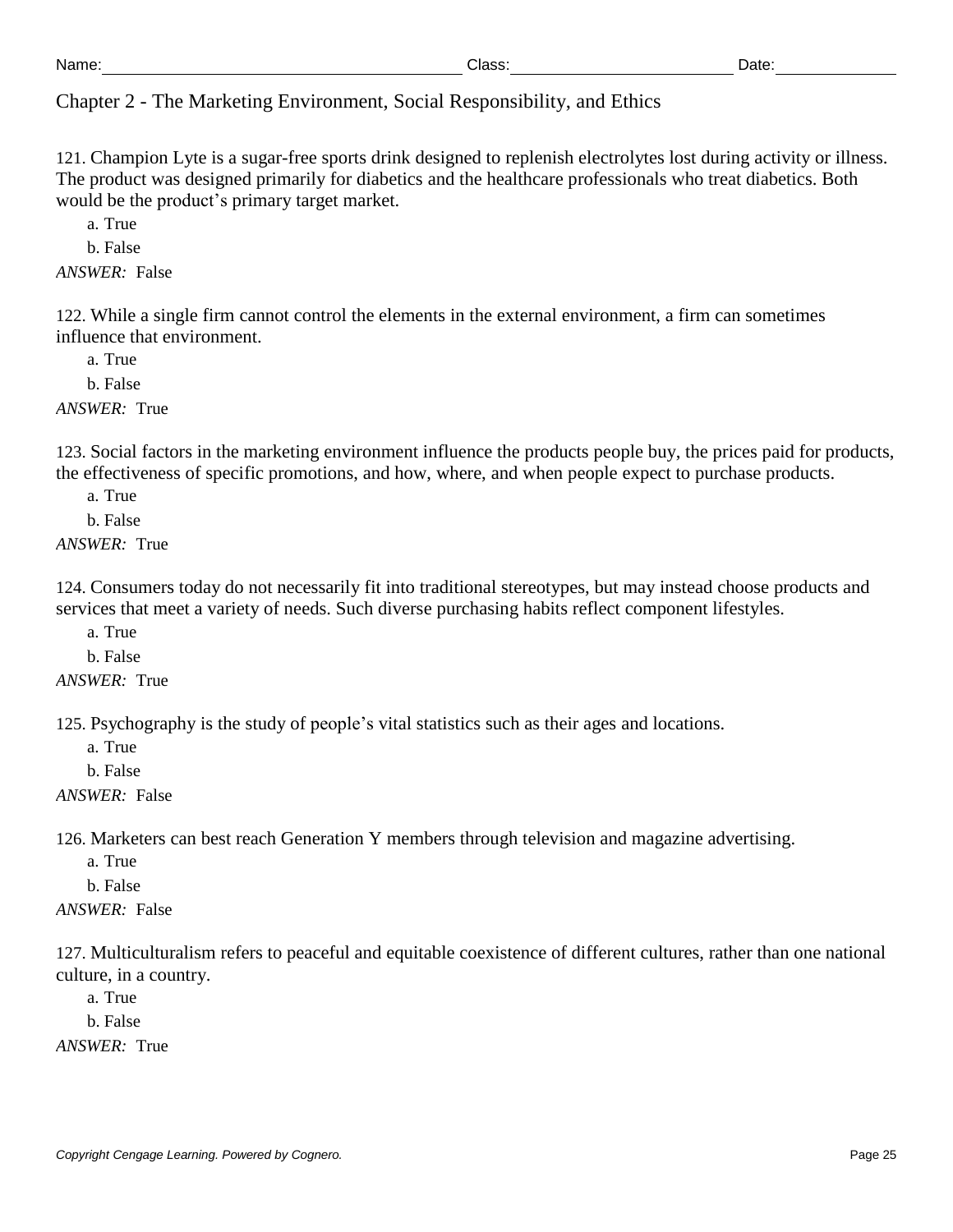128. Inflation is a measure of the decrease in the value of money, expressed as the percentage reduction in value since the previous year.

a. True

b. False

*ANSWER:* True

129. Canada excels at applied research and is weak when it comes to basic research.

a. True

b. False

*ANSWER:* False

130. Champion Lyte is a sugar-free sports drink. In developing the new product, its manufacturer thoroughly studied the legal restrictions on the drink's ingredients, packaging, manufacturing, and labelling, and has abided by all such restrictions. In this way, the manufacturer of Champion Lyte drinks conducted its examination of all political and legal factors that might affect the product's marketing.

a. True

b. False

*ANSWER:* False

131. The competitive environment of a business encompasses the number of competitors the firm must face, the relative size of the competitors, regulatory agencies, and the degree of interdependence within the industry.

a. True

b. False

*ANSWER:* False

132. An obese man sued McDonalds, Burger King, Wendy's, and KFC because he claims the fast-food giants caused his diabetes and other health problems. The suit is an example of a problem caused by competitive factors.

a. True

b. False

*ANSWER:* False

133. Flexcar is a car rental agency that will rent cars by the hour. Hertz and Avis are part of Flexcar's competitive environment.

a. True

b. False

*ANSWER:* True

134. Marketers need a thorough understanding of the laws established by the federal government, provincial governments, and regulatory agencies.

a. True

b. False

*ANSWER:* True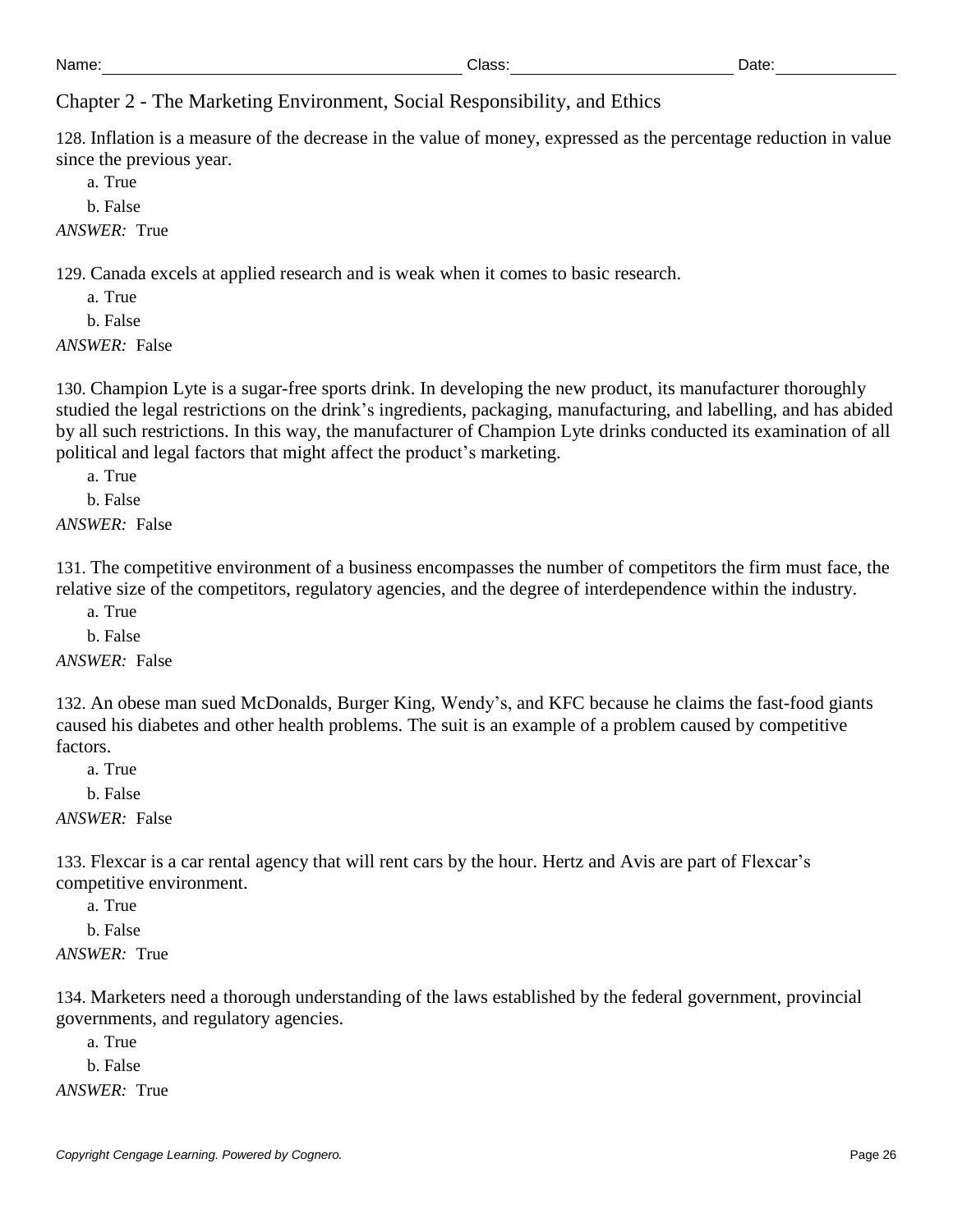135. Hal Li purchased a wood-burning stove to heat his family home. The seller sold Hal Li's information to the stove manufacturer. This was done without Hal Li's permission. The Privacy Act (PA) and the Personal Information Protection and Electronic Documents Act (PIPEDA) could be used to protect Hal Li.

a. True

b. False

*ANSWER:* True

136. Education is the primary factor of a person's earning potential.

a. True

b. False

*ANSWER:* True

137. ExxonMobil was fulfilling its philanthropic responsibility when it partnered with the National Fish and Wildlife Foundation to save the world's remaining tigers by donating more than \$11 million to establish the Save the Tiger Fund.

a. True

b. False

*ANSWER:* True

138. The foundation of the pyramid of corporate social responsibility is economic performance.

a. True

b. False

*ANSWER:* True

139. Morals are rules people develop as a result of cultural values and norms.

a. True

b. False

*ANSWER:* True

140. Most businesspeople have progressed beyond the self-centred and manipulative actions of pre-conventional morality.

a. True

b. False

*ANSWER:* True

141. Many companies have found issuing a policy on ethical behaviour is the only action necessary to ensure employees will comply with expected standards.

a. True

b. False

*ANSWER:* False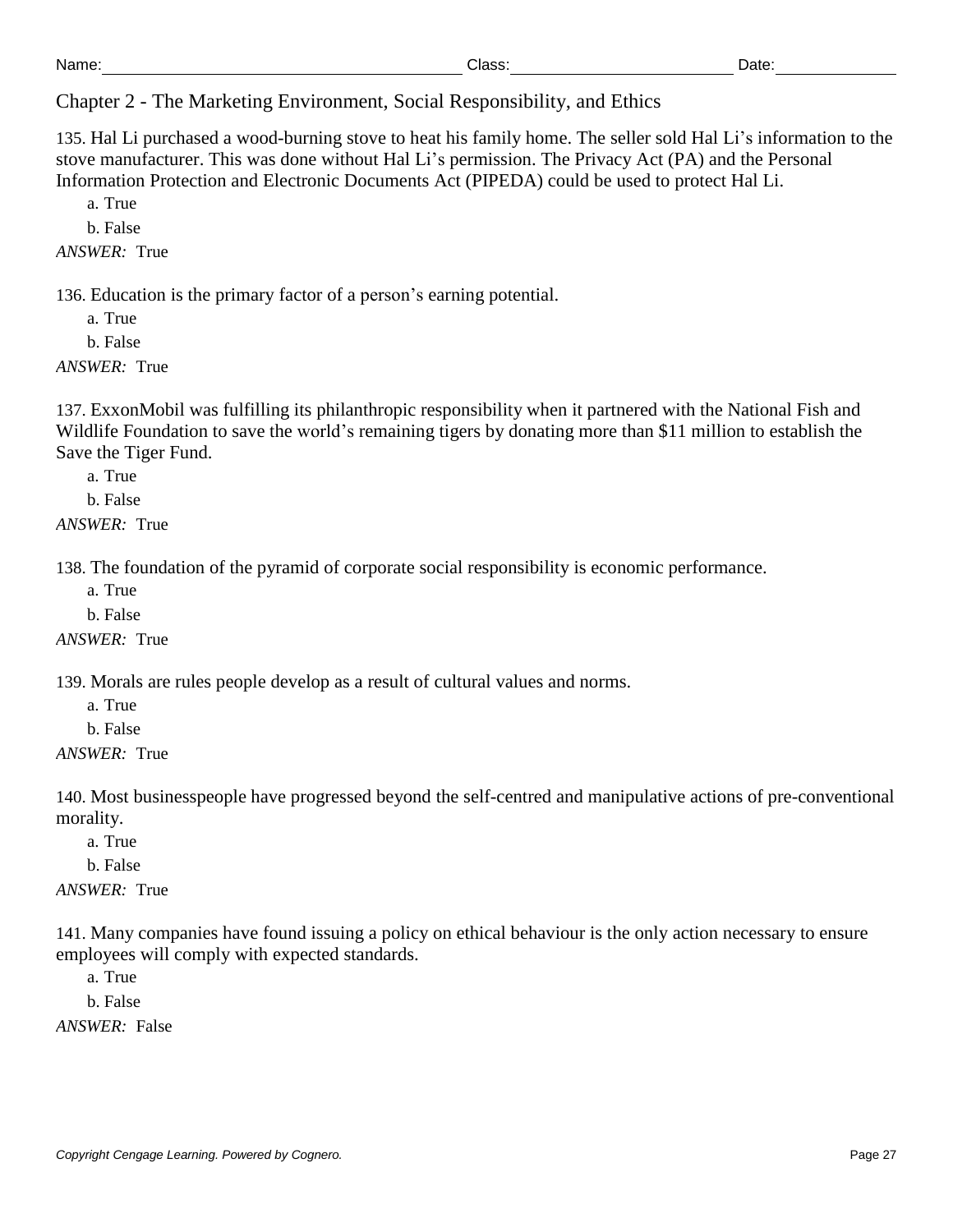142. When writing codes of ethics, businesses must ensure their codes deal with every possible situation.

a. True

b. False

*ANSWER:* False

143. What is a target market? Give an example of a business that really understands their target market.

*ANSWER:* A target market is a defined group of potential customers that managers feel is most likely to buy a firm's product.

Companies like Apple and P&G do a good job at defining their markets.

144. Marketing managers create a marketing mix of product, place, promotion, and price strategies aimed at a target market. While managers can control the mix, they cannot control the elements in the external environment that continually mould and reshape the target market. List six variables of the external environment that are not directly under the control of marketing managers.

*ANSWER:* • Demographics

- Technology
- Competition
- Social change
- Economic conditions
- Regulatory factors

145. An organization is not completely at the mercy of the external environmental. Give an example how a whisky distillery might use environmental management.

*AN* When a company implements strategies that attempt to shape the external environment within which it *SW* operates, it is engaging in environmental management. For example, extensive political lobbying may *ER* influence laws that affect domestic legal restrictions, international competition, or product acceptance.

*:*  Working together in trade associations would allow the company to influence the competitive environment. Developing new drinks might modify its social environment.

146. What is a component lifestyle? Describe how a college student follows a component lifestyle. Use specific examples.

*AN* Component lifestyles mean that citizens are choosing products and services that meet diverse needs and *SW* interests rather than conforming to traditional stereotypes. Component lifestyles increase the complexity of *ER* consumers' buying habits. *:* 

Although the stereotypical student adopts a "student lifestyle" and makes purchases related to this lifestyle (textbooks, school supplies, pizzas, and so on), each student may also purchase according to alternative lifestyles. These may include hobbies, outside jobs, a family situation, or other interests. The student may also be a gourmet cook, fitness enthusiast, skier, or computer buff.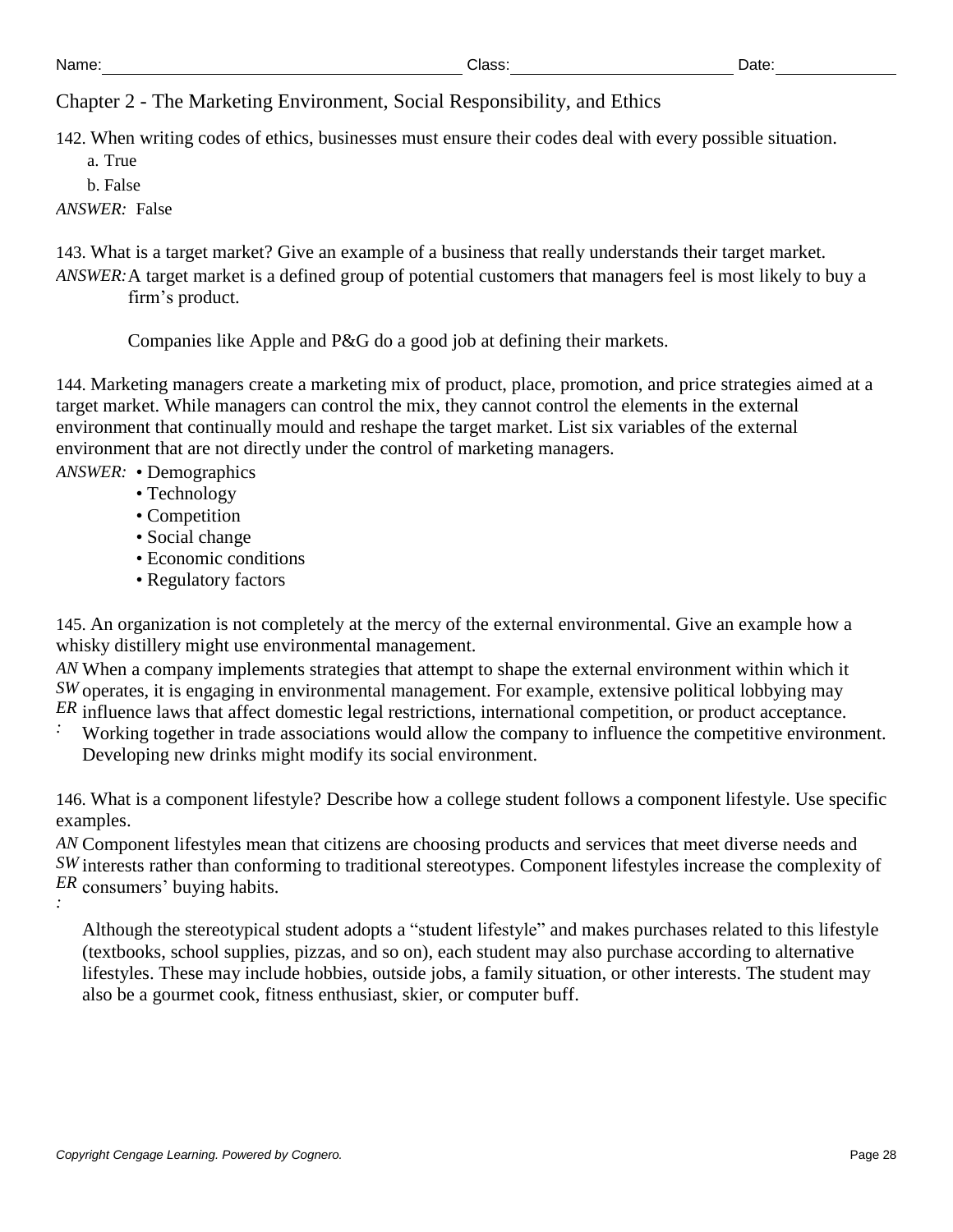147. What are baby boomers? Also what is the difference between older and younger baby-boomers?

*AN* Baby boomers are defined as people born between 1947 and 1965. They are the largest demographic *SW* segment in the population today, but their influence varies depending upon further segmentation within the *ER* baby boomer segment. In general, baby boomers are active and affluent, but a subsegment of boomers worry

*:*  about the future and their own financial security. Many retired boomers suffered major losses to their retirement saving during the financial crisis of 2008 started in the banking sector. Younger baby boomers who are still employed are facing financial challenges due to high debt, reduced incomes and having to support their adult children still struggling to be self-sufficient after the recession years.

148. Define multiculturalism and discuss its impact on the marketing function.

*AN* A multicultural society is characterized by two or more large racial and ethnic groups as opposed to one *SW* dominant racial or ethnic group. Multiculturalism occurs when all ethnic groups in an area are roughly *ER* equally represented. It means that various ethnic groups can no longer be expected to assimilate into existing

*:*  national culture. This means that marketers must create specialized programs to target specific ethnic groups. From a marketing perspective, multiculturalism increases the complexity of the marketing function. Demand for goods and services will often be culture-driven. Within the large ethnic markets, the marketing mix will be further complicated by many submarkets.

149. One component of the external environment marketing managers must understand and react to is the economic environment. Briefly describe the four economic areas of greatest concern to marketers and the marketing implications of trends in these four areas.

*AN Rising incomes:* Incomes are rising in Canada, primarily due to dual-income families. Increases in *SW* disposable and discretionary income allow families and individuals to afford the "good life." Marketers can *ER* now concentrate efforts on higher-quality, higher-priced goods and services. *:* 

*Purchasing power:* This is also known as the cost of living. When income is higher than the cost of living, people have more discretionary income to spend on nonessential items.

*Inflation:* In recent years, Canada has not experienced high inflation; instead, prices do not rise quickly, employment levels are high, and purchasing power is up. Again, this allows marketers to concentrate efforts on higher-priced goods and services. During periods of inflation, marketers should be aware that brand loyalty decreases and consumers stock up on bargain products; consequently, pricing strategies should be monitored carefully.

*Recession:* This period of economic activity is when income, production, and employment fall, which reduces demand. Marketers can counter these effects with value-improved products, customer service, replacement parts, and price freezes.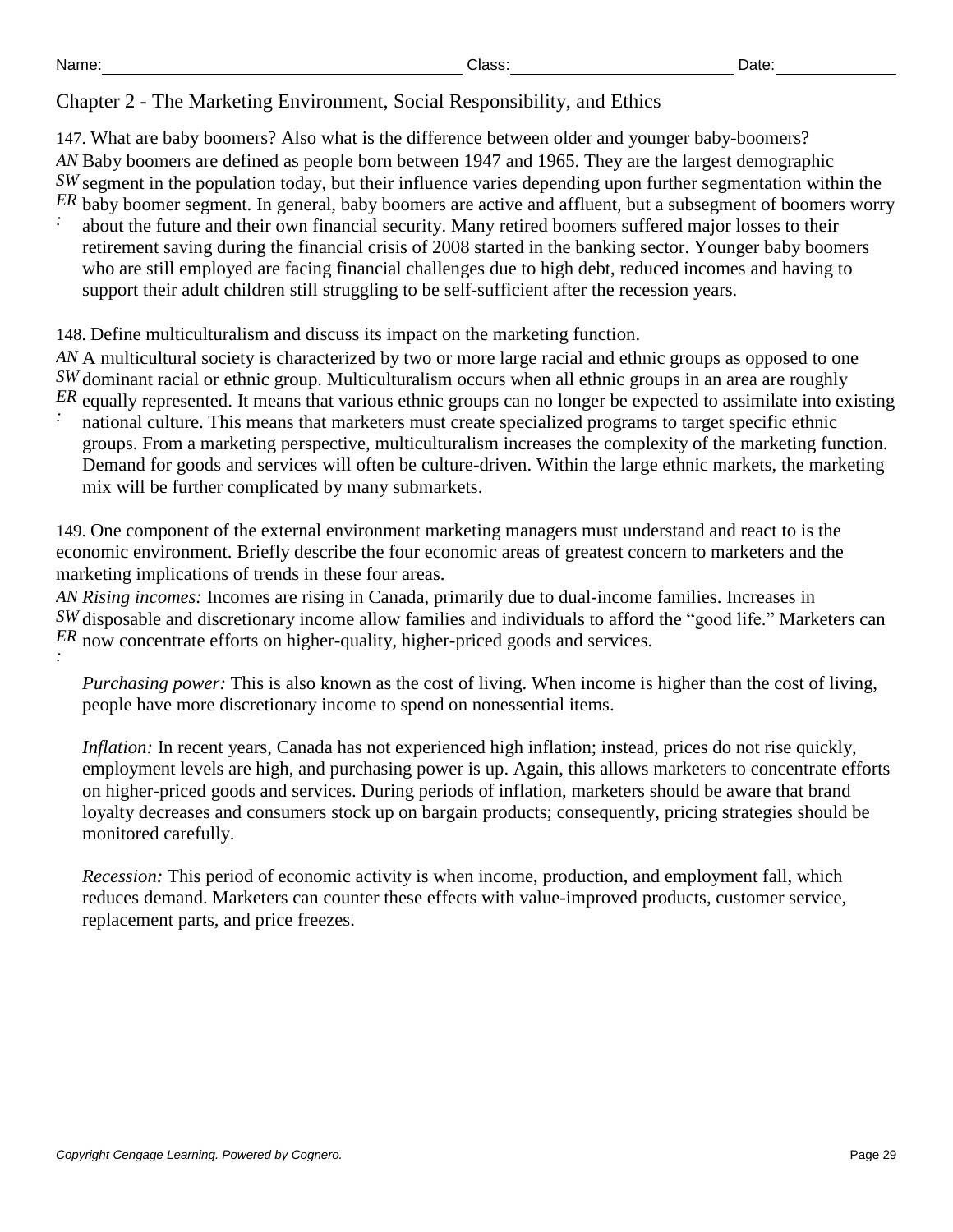150. Describe inflation and recession. Present a marketing strategy that would allow a company to continue operating in an inflationary period and in a recessionary period.

*AN* Inflation is a measure of the decrease in the value of money, expressed as the percentage reduction in value *SW* since the previous year. It may result in decreased purchasing power. Marketers should be aware brand

*ER* loyalty will decrease, and consumers will tend to stock up. This means short-term promotions (coupons and *:*  sales) will be effective. Additionally, marketers should carefully evaluate pricing strategies because consumers will try to make the most economical purchases possible.

A recession is a period of economic activity when income, production, and employment tend to fall, all of which reduce demand. Marketers can try to improve existing products, because a recession increases demand for products and services that (1) are economic and efficient, (2) offer value, (3) help organizations streamline practices/procedures, and (4) improve customer service. Marketers can also offer replacement parts to postpone purchasing new equipment and materials. Finally, marketers should stabilize prices and promote the product's value.

151. Miracle Sealant Company is a business that makes and sells environmentally safe products to preserve the beauty of tile and stone used on floors, in bathrooms, and on kitchen countertops. Assume Miracle Sealant is operating in an economic recession. What three marketing strategies can it use to survive this decline in economic activity? Give examples of specific actions the company can take for each of the strategies. *ANS* Student answers should include:

WER Miracle Sealant can improve its existing products by offering promotional videos for do-it-yourselfers. It

*:*  can add new products to its product lines, such as grout, brushes, and paint specifically designed for use on tile and stone.

The company can maintain and expand its customer service by offering financial incentives to its retailers to order more or by extending more credit.

The company can emphasize top-of-the-line products and promote product value. It can emphasize the fact that its products are not harmful to the environment.

152. You are a young entrepreneur who has recently received a multimillion-dollar research grant for studying ways to improve urban life. Discuss the difference between basic and applied research, and give specific examples of each type of research your new company will conduct.

*AN* Basic research (or pure research) attempts to expand the frontiers of knowledge but is not aimed at a *SW* specific, pragmatic problem. This type of research would explore broad issues of defining the good and bad *ER* points of life in Canada. This research could also explore values as well as social or demographic change, or

*:*  issues in any of the variables of the external environment. Applied research attempts to develop new or improved products. Students could provide specific examples of products that can help improve life in Canada, such as solar cars, energy-efficient or nonpolluting motors, products that work faster to save time, or nonfat products to save calories. Many products would be high-tech in nature.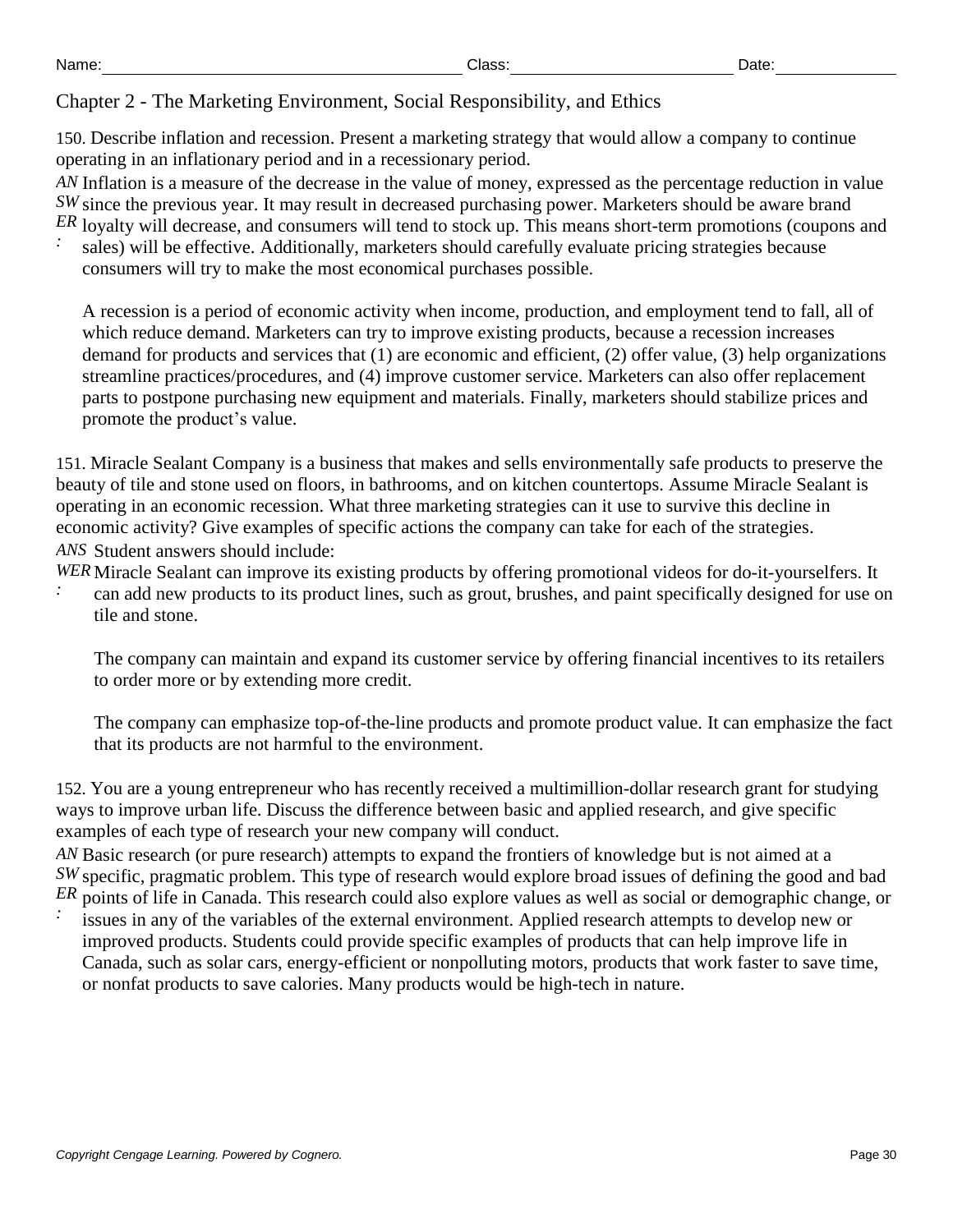153. According to Celia Moore, an IBM corporate manager, corporate social responsibility is "a core business issue for IBM." What does she mean by this statement?

*AN* Corporate social responsibility is the concern of business for social welfare. This concern is demonstrated by *SW* managers who consider the long-range best interests of the company and the company's relationship to the *ER* society within which it operates. Moore simply means all IBM managers realize that being socially

*:*  responsible is good business, and all are committed to this mission.

154. For every home built by Habitat for Humanity, Whirlpool Corporation has given and continues to give free kitchen appliances to the deserving family. After giving the appliances with no promotion, Whirlpool began talking about its philanthropy in its advertising campaigns. Is this unethical behaviour according to the pyramid of social responsibility?

*ANS* Students should understand that economic performance is the foundation of the pyramid. If Whirlpool's

*WER* advertising of its donations increases profit, then it is not wrong. The company has not abandoned its *:* 

efforts to improve the quality of life.

155. Describe the pyramid of corporate social responsibility. Include a description of the pyramid theory and all of its components.

*AN* The pyramid of corporate social responsibility portrays four kinds of responsibility: economic, legal, ethical, *SW* and philanthropic. Economic performance is the foundation for the structure, because if the company does *ER* not make a profit, then the other three responsibilities are moot. While maintaining a profit, business is *:* 

expected to obey the law, do what is ethically right, and be a good corporate citizen.

• Philanthropic responsibilities are to be a good corporate citizen, contribute resources to the community, and improve the quality of life.

• Ethical responsibilities are to be ethical; to do what is right, just, and fair; and to avoid harm.

• Legal responsibilities are to obey the law, which is society's codification of right and wrong, and play by the rules of the game.

• Economic responsibilities are to be profitable; because profit is the foundation on which all other responsibilities rest.